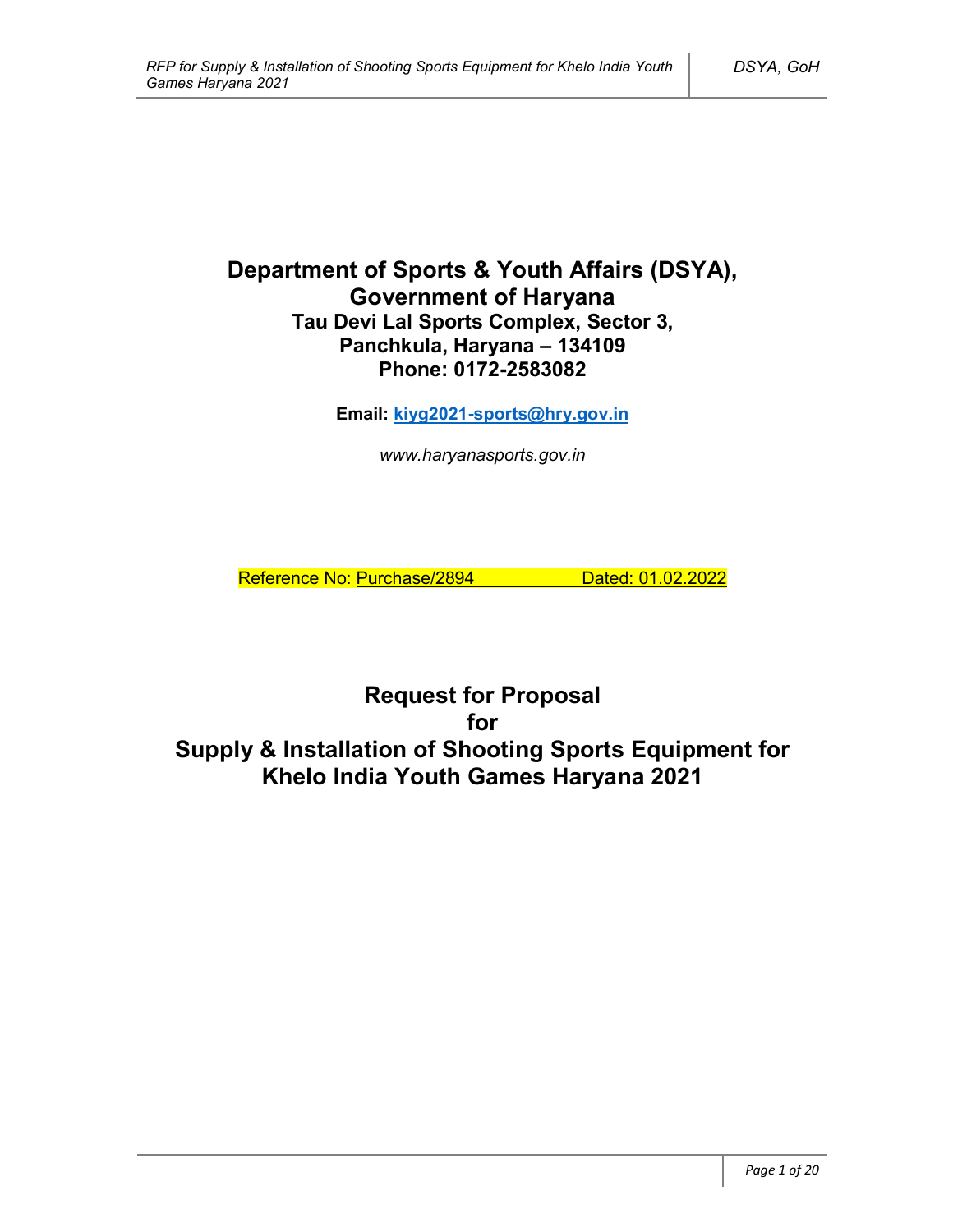**Department of Sports & Youth Affairs (DSYA), Government of Haryana Tau Devi Lal Sports Complex, Sector 3 Panchkula, Haryana – 134109**

> Email: kiyg2021-sports@hry.gov.in www.sportsharyana.gov.in

#### **RFP No.: Purchase/2894. Dated: 01.02.2022**

#### **NOTICE INVITING TENDER (NIT)**

DSYA invites Bids under two bid-basis, i.e. Technical Bid and Financial Bid for *'Supply & Installation of Shooting Sports Equipment for Khelo India Youth Games Haryana 2021'* for Department of Sports & Youth Affairs *(DSYA)*.

The interested bidders should submit their bids online and physical copies of **only technical proposal** to Tau Devi Lal Sports Complex, Sector 3, Department of Sports & Youth Affairs, Govt. of Haryana, Panchkula, Haryana - 134109, on or before 10-02-2022**.**

Bidders have to download the Bid documents from the e-procurement portal i.e. https://etenders.hry.nic.in after registering themselves on portal and submit e-bids after payment of Bid Processing Fee & Bid Document Fee before last date & time of downloading the e-bids online

All Bidders are advised to see Amendments to RFP, if any, before submission of the bids. In case the Bidder does not submit the amended bids/amendments, it shall be presumed that Bidder has seen the amendments/Amended bids and e-bid shall be evaluated accordingly.

In case schedule date of submission / tender opening date are declared as holiday then tender will be submitted/ opened on the very next working day on earlier schedule time.

DSYA reserves the right to cancel the bid at any time or amend/withdraw any of the terms and conditions contained in the Bid Document without assigning any reason thereof.

> **CEO, Khelo India Youth Games Department of Sports & Youth Affairs Haryana**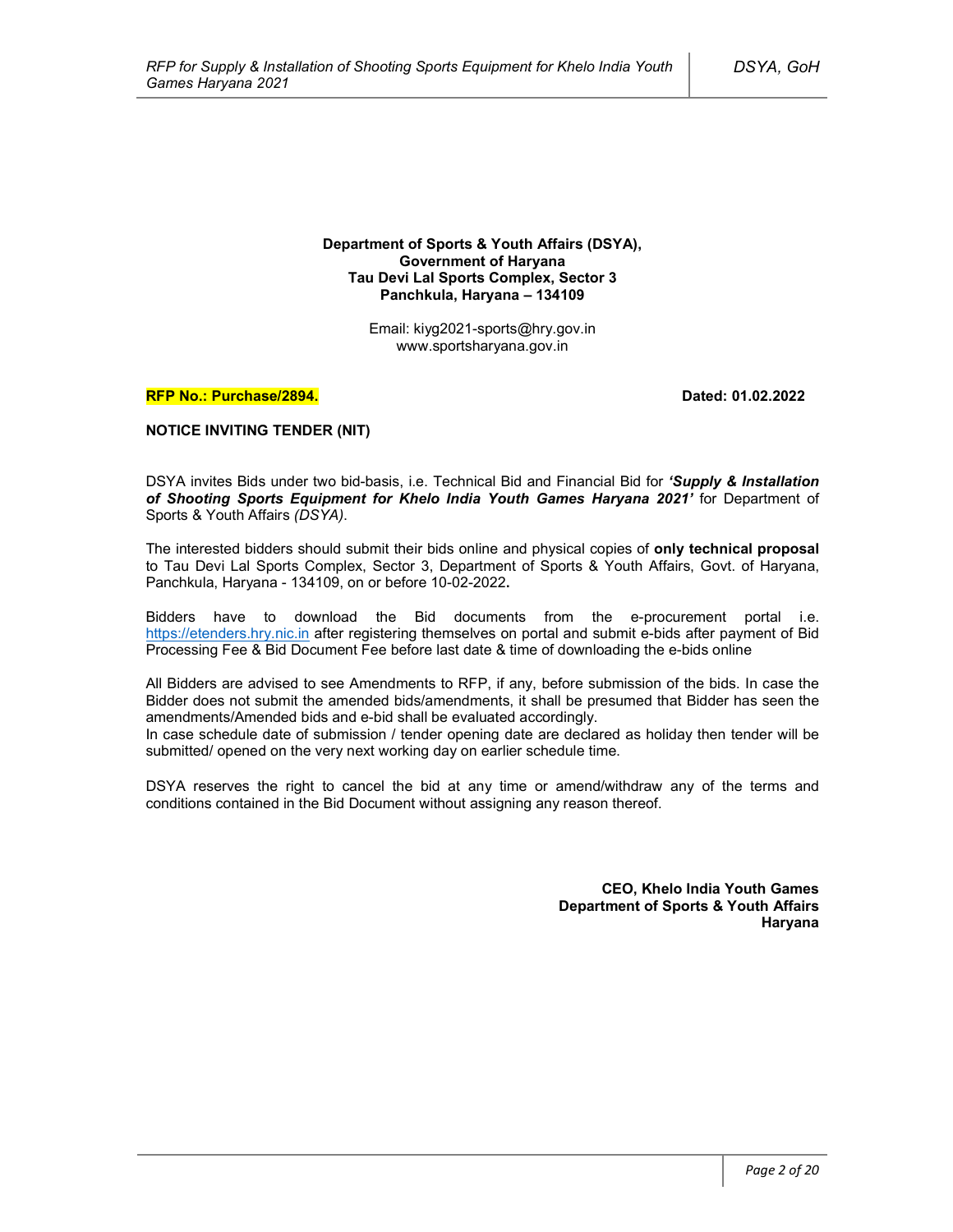### **1. DETAILED NOTICE INVITING E-TENDER**

e-Tender is invited in single stage two cover system i.e. Request for Technical Bid **(online Bid under Technical Envelope and hard copy submission with mentioning Page No)** and Request for Financial Bid (comprising of price bid Proposal under online available Commercial Envelope):

| Sr. No. | <b>Information</b>                                                 | <b>Details</b>                                                                                                                                                                                                                                                                                        |
|---------|--------------------------------------------------------------------|-------------------------------------------------------------------------------------------------------------------------------------------------------------------------------------------------------------------------------------------------------------------------------------------------------|
|         | Description of Goods                                               | <b>Shooting Sports Equipment</b><br>(Annexure-I)                                                                                                                                                                                                                                                      |
| 2       | EMD (to be deposited online) *                                     | $6.000/-$<br><b>Account Holder Name: Director,</b><br>Department of Sports & Youth Affairs<br><b>Bank Name: State Bank of India</b><br><b>Account No.: 39454876084</b><br><b>IFSC Code: SBIN0050969</b><br><b>MICR No.: 160002173</b><br>Validity period for the EMD will be up to<br>30th June, 2022 |
| 3       | Tender Document Fee*                                               | $2.000/-$                                                                                                                                                                                                                                                                                             |
| 4       | e-Service Fee (to be deposited online)                             | 1.000 + 18% GST                                                                                                                                                                                                                                                                                       |
| 5       | Start Date & Time of Bid Preparation and<br>Submission             | 01.02.2022                                                                                                                                                                                                                                                                                            |
| 6       | Expiry Date & Time of bid for EMD<br>submission                    | 09.02.2022                                                                                                                                                                                                                                                                                            |
| 7       | Last date and time for submission of<br>proposals through e-Tender | 10.02.2022                                                                                                                                                                                                                                                                                            |

**Note: For relaxation of Tender Fee & EMD** Please refer "Haryana State Public Procurement Policy for MSME -2016" notified vide G.O.No.2/2/2016-4IBII (1) dated20-10-2016 and for Startups/first generation Entrepreneurs as notified vide G.O. No.2/2/2016-4IB-II dated 03.01.2019.

# **2. DATA SHEET**

| Sr. No.        | <b>Activity Description</b>                                                                                  | <b>Details</b>                                                                                                                    |
|----------------|--------------------------------------------------------------------------------------------------------------|-----------------------------------------------------------------------------------------------------------------------------------|
|                | RFP No. and Date of Availability of RFP                                                                      | RFP No.: Purchase/2894<br>Date: 01.02.2022                                                                                        |
|                |                                                                                                              |                                                                                                                                   |
| 2              | <b>Proposal Due Date</b>                                                                                     | 10.02.2022                                                                                                                        |
| 3              | Technical Proposal Opening Date and<br>submission of hard copy of technical<br>proposal with proper binding. | 11.02.2022, 10.00 Hrs                                                                                                             |
| 4              | <b>Financial Proposal Opening</b>                                                                            | To be communicated later                                                                                                          |
| 5              | Letter of Award (LOA)                                                                                        | To be communicated later                                                                                                          |
| 6              | Office Address - Venue for opening and<br>evaluation of Bids                                                 | Department of Sports & Youth Affairs<br>Govt. of Haryana<br>Tau Devi Lal Sports Complex, Sector 3,<br>Panchkula, Haryana - 134109 |
| $\overline{7}$ | <b>Contact Details</b>                                                                                       | Contact Person:<br>Mr. Rajesh Kumar, Superintendent<br>Email id: kiyg2021-sports@hry.gov.in<br>Mobile No: +91 7717307781          |
| 8              | <b>Tender Documents on Website</b>                                                                           | URL for e-tender<br>https://etenders.hry.nic.in/nicgep/app<br>http://www.haryanasports.gov.in/                                    |
| 9              | Method of Selection                                                                                          | Pre-Qualification & L1                                                                                                            |
| 10             | <b>Bid Validity Period</b>                                                                                   | 90 days                                                                                                                           |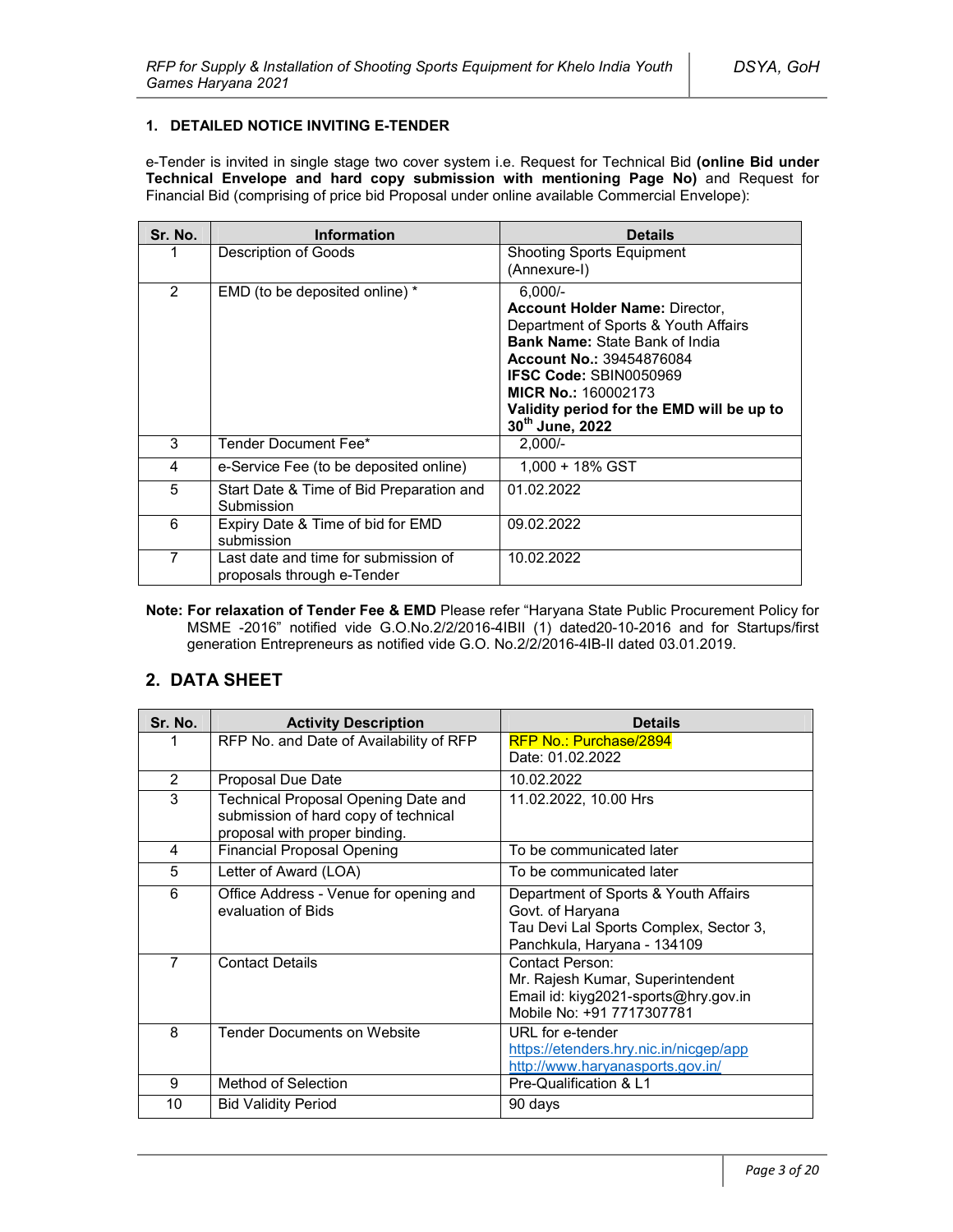## **A. Information to Bidders:**

### **1. Instructions to bidder on Electronic Tendering System.**

Registration of bidders on e-Procurement Portal**,** Information about Digital Certificate, Instructions about Online Payment of Tender Document fee/e-Service Fee/Earnest Money, Important Instructions & Help manual for online bidding and other General issues option available on Home page of NIC e-procurement portal i.e https://etenders.hry.nic.in.

In case bidders need any clarifications or if training required to participate in online tenders they can contact office Timings of Help-desk support & Contract Details: -

The detail may be seen under "Contract US" option available on Home Page of NIC e-Procurement portal i.e https://etenders.hry.nic.in.

For support related to Haryana Tenders in addition to Helpdesk: -

In addition, for support related to Haryana Tenders in addition to helpdesk you may also contact to following: -

E - mail: eproc.nichry@yahoo.com Desk: 0172-2700275

**2.** Date and Time of making payment of tender fee, earnest money deposit (EMD) and eservice fee is as under:

|   | A Online submission of EMD, Tender fee & |  |
|---|------------------------------------------|--|
|   | e-Service Fee Option-1: Through Net      |  |
|   | <b>Banking and Debit card</b>            |  |
| в | Online submission of EMD                 |  |
|   | Option-2: Through RTGS/ NEFT-            |  |
|   | (In case of above, the bidder has to     |  |
|   | pay Tender fee & e-Service fee           |  |
|   | Through Net Banking and Debit card       |  |
|   | as per the given date & time schedule)   |  |

- **3.** As the Bids are to be submitted online and are required to be encrypted and digitally signed, the Bidders are advised to obtain Digital Signature Certificate (DSC) at the earliest. For obtaining Digital Certificate, the Bidders should visit NIC portal https://etenders.hry.nic.in/nicgep/app?page=DSCInfo&service=page
- **4.** The Bidders shall have to pay for the Tender Documents Fee, EMD Fees & e-Service Fee online by using the service of secure electronic payment gateway. The secure electronic payments gateway is an online interface between bidders and online payment authorization networks.
- **5.** The bidders must have Net Banking account in order to pay Tender Document Fee and e-Service Fee.
- **6. Payment of Tender Fee: -** The payment for the Tender Document Fee shall be made by the interested bidder online directly through Net Banking with the available Banks at e- GRAS e-Payment Gateway.
- **7. Payment of e-Service Fee: -** E-Service Fee payment shall be made separately by the interested bidders/ contractors online directly through Net Banking Account.
- **8. Payment of EMD: -** The payment of EMD can be made through Net Banking or RTGS/ NEFT as per details at Para-2 above. In this regard please refer to "Instructions to bidder on Electronic Tendering System.
- **9.** Intending bidders will be mandatorily required to sign-up online (create user account) on the website https://etenders.hry.nic.in to be eligible to participate in the e-Tender. In case the intended bidder fails to pay EMD fee under the stipulated time frame, he/she shall not be allowed to submit his/ her bids for the respective event/Tenders.
- **10.** In case of payment of EMD through RTGS/ NEFT, the interested bidders must remit the funds at least on or before **09.02.2022** and make payment via RTGS/NEFT to the beneficiary account number specified under the online generated challan. The intended bidder/ Agency thereafter will be able to successfully verify their payment online, and submit their bids on or before the expiry date & time of the respective events/ Tenders at https://etenders.hry.nic.in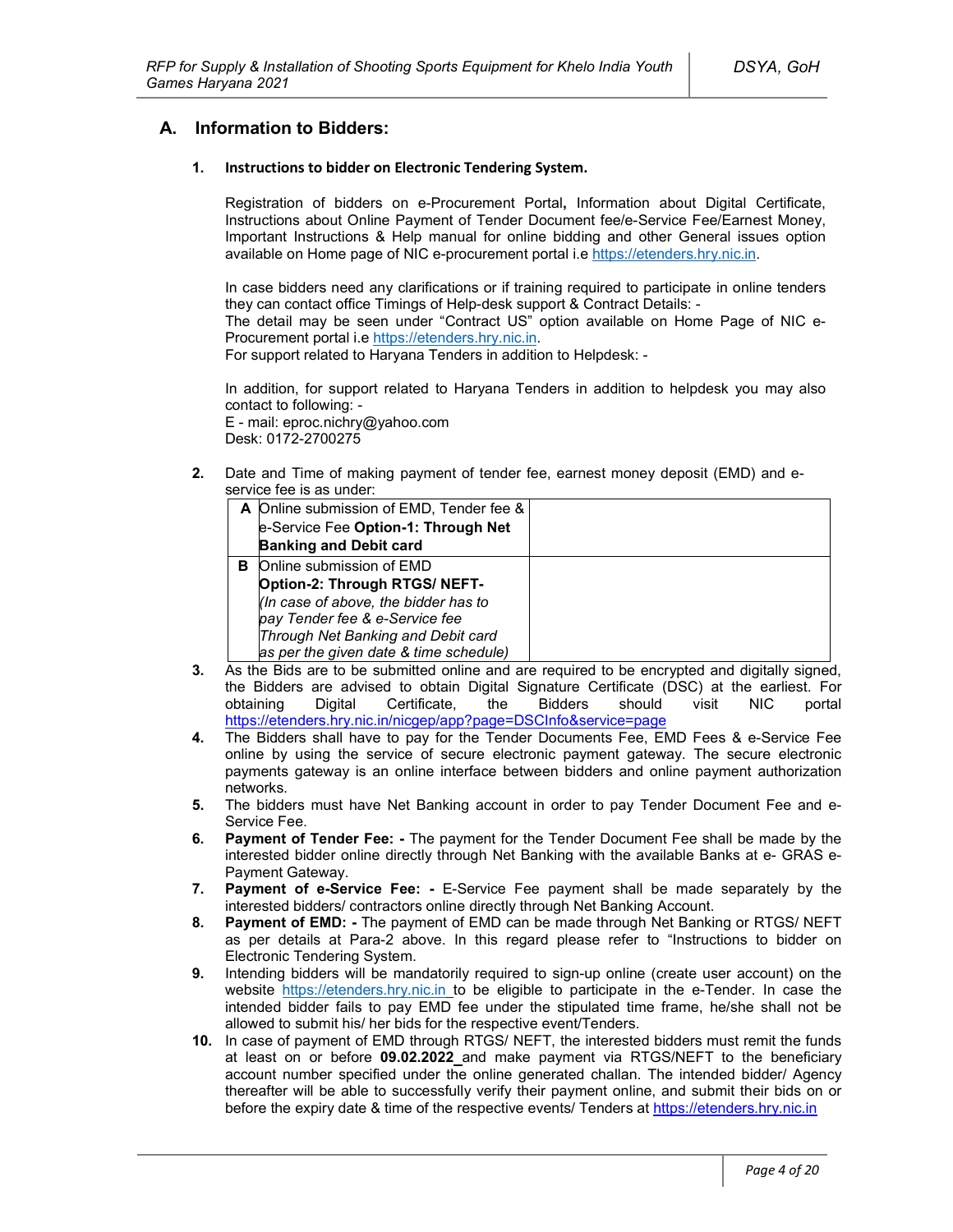- **11.** However, the details of the EMD, Tender document Fee & E Service Fee are required to be filled/ provided at the time of online Bid Preparation.
- **12.** Online Technical Envelope—Reference details of the Earnest Money Deposit, Tender Document Fee & e - Service Fee instrument and scanned copies of supporting documents and QR/technical criteria with proper index and page numbering on all the documents have to be provided as per **Annexure-A** of this document.
- **13.** If the tenders are cancelled or recalled on any grounds, the Tender Document Fee and e-Service Fee will not be refunded to the bidder.
- **14.** If any queries related to this RFP, Bidders can submit their queries only through the official email id kiyg2021-sports@hry.gov.in before 5.00PM on working days.

# **B. Brief Description of Procuring Sports Equipment / items:**

| Sr. No I | Description                                           | Quantity | <b>Place of Delivery</b>                                     |
|----------|-------------------------------------------------------|----------|--------------------------------------------------------------|
|          | Supply & installation of Shooting<br>Sports Equipment | 8 Items  | Tau Devi Lal Sports Complex,<br>Sector-3, Panchkula, Haryana |

The detailed technical specifications/description of the above items are available at **Annexure-I** of this document. **Only mentioned brand will be acceptable.**

# **C. Specific Terms & Condition/ Eligibility Criteria related to above items: -**

| 1.             | The Bidder must be a Single Business Entity for the<br>purpose of this Invitation for RFP Document, a business<br>entity shall mean a company registered in India under<br>the Companies ACT, 1956 or 2013 or a partnership firm<br>registered under The Limited Liability Partnership Act,<br>2008 or The Indian Partnership Act 1932.<br><b>JV/Consortium not Allowed.</b>                                                | Certificate<br>Registration<br>of<br>Incorporation(s).                                                                                              |
|----------------|-----------------------------------------------------------------------------------------------------------------------------------------------------------------------------------------------------------------------------------------------------------------------------------------------------------------------------------------------------------------------------------------------------------------------------|-----------------------------------------------------------------------------------------------------------------------------------------------------|
| 2.             | Average annual turnover of the Bidder in the last 3<br>years i.e. 2017-18, 2018-19 and 2019-20 must be at<br>01 Crore from sale of sports equipment/items &<br>least<br>Sports Apparel.                                                                                                                                                                                                                                     | Audited<br>Financial<br>Statements/Certificate<br>from<br>statutory<br>Auditor<br>be<br>should<br>submitted as per the enclosed<br>Annexure-'E'.    |
| 3.             | <b>The</b><br><b>Bidder</b><br>relevant<br>must<br>have<br>experience<br>in.<br>undertaking any three (03) similar* assignments in the<br>last seven (07) years (International/National level).<br>Note: *Supply and installation of sports equipment for<br>Central Government/State Government/ National Sports<br>Federation / State Sports Federation.                                                                  | Work Order/ Client Certificate/<br>Certificate<br>Completion<br>(Please)<br>list of assignments<br>provide a<br>before attaching relevant evidence. |
| 4 <sup>1</sup> | The Bidder should be in the business of sale of Sports<br>Equipment as Original equipment manufacturer (OEM)<br>for at least 05 Years as on March 31 <sup>st</sup> , 2021.<br>ΟR<br>In case the Bidder is not a manufacturer (OEM) then the<br>bidder should be an authorized supplier / dealer of the<br>manufacturer and in business of supplying sports<br>equipment for more than one (01) year as on March<br>31,2021. | Proof of OEM /<br>Authorisation<br>Certificate<br>(with period clearly<br>specified)<br>should be submitted as per the<br>enclosed Annexure- 'C'.   |
| 5.             | The equipment should be supplied to Tau Devi Lal sports complex, Sector-3, Panchkula,                                                                                                                                                                                                                                                                                                                                       |                                                                                                                                                     |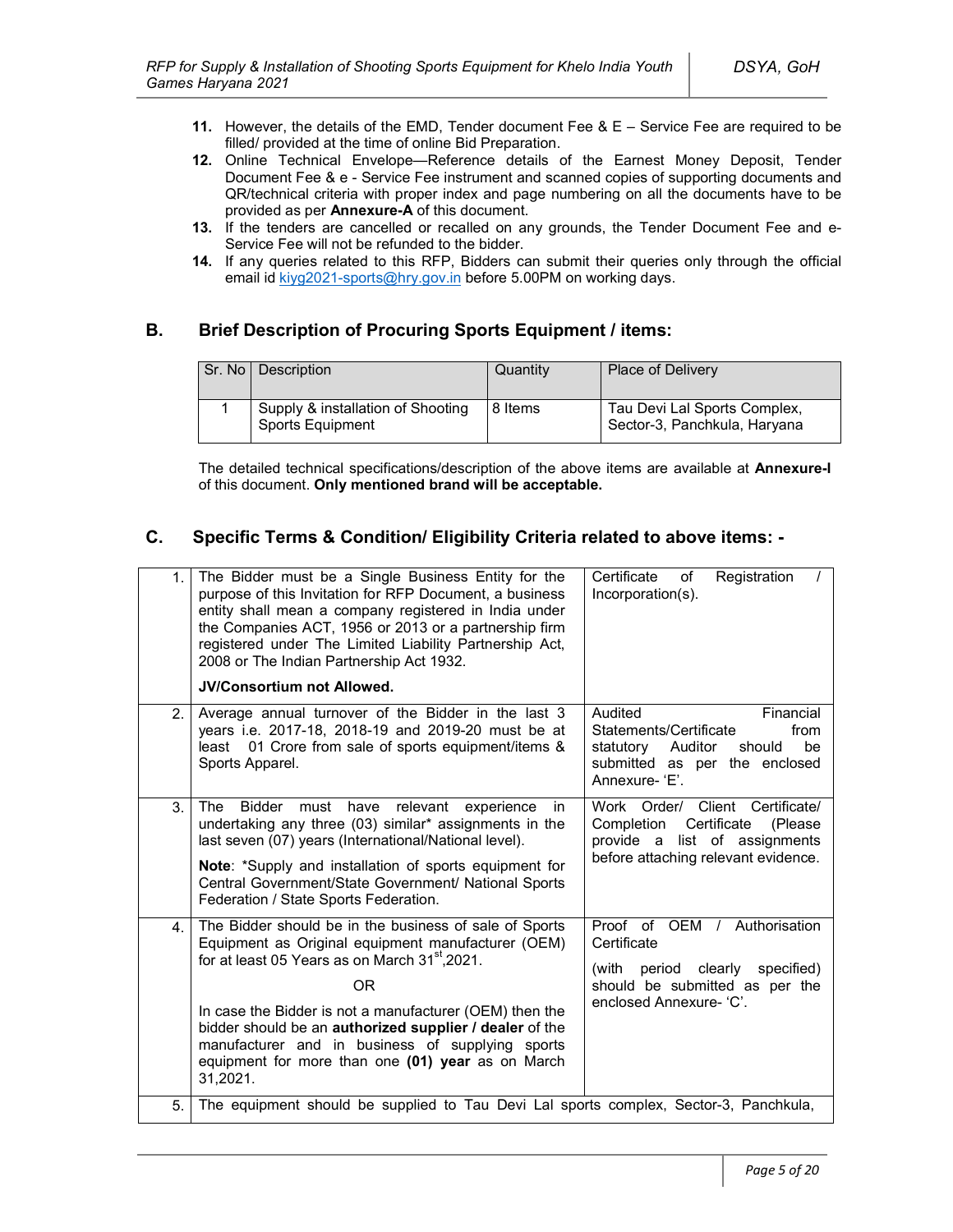|     | Haryana.                                                                                                                                                                                                                                                                                                                                                                                                                                                                                                                                                                  |  |
|-----|---------------------------------------------------------------------------------------------------------------------------------------------------------------------------------------------------------------------------------------------------------------------------------------------------------------------------------------------------------------------------------------------------------------------------------------------------------------------------------------------------------------------------------------------------------------------------|--|
| 6.  | The suppliers are required to submit the detail of sports equipment/items as per Annexure-II.<br>The intending supplier shall also have to mention, the detailed specifications, name of<br>manufacturer/make, model of the article and has to enclose the catalogue in PDF format with<br>image/ pictures of the material offered, for which the rates are quoted as per the below format.                                                                                                                                                                               |  |
|     | Item No                                                                                                                                                                                                                                                                                                                                                                                                                                                                                                                                                                   |  |
|     | Name of the Item                                                                                                                                                                                                                                                                                                                                                                                                                                                                                                                                                          |  |
|     | Offered Make & Model                                                                                                                                                                                                                                                                                                                                                                                                                                                                                                                                                      |  |
|     | Specification<br>Compliance<br><b>NIT</b><br>as<br>per<br>(Yes/No)                                                                                                                                                                                                                                                                                                                                                                                                                                                                                                        |  |
|     | Offered item with Original Images                                                                                                                                                                                                                                                                                                                                                                                                                                                                                                                                         |  |
|     | Above format should be proper in one page for each item. The photocopies/ Xerox /fax of<br>these documents will not be considered. In absence of the above original documents, the<br>item(s) offered will not be considered. The preference will be given to the items bearing ISI/ISO<br>/quality control make for the sports material & goods.                                                                                                                                                                                                                         |  |
|     | In case of doubt in material, supplied by the firm/bidder, the expenditure incurred on getting the<br>material tested will be borne by the bidder. If, even after approval, information / facts submitted<br>by the bidder are found misleading / incorrect etc., DSYAGOH reserves the right to reject the<br>tender for the current / future supply or may impose penalties as deemed fit. Non-compliance<br>of any of the terms & conditions of the tender will also warrant above penalties.                                                                           |  |
| 7.  | The intending supplier should quote the rates inclusive of all expenses, charges, taxes, duties,<br>transportation, packing and forwarding, insurance etc. inclusive of all applicable taxes and<br>freight charges for Tau Devi Lal sports complex, Sector-3, Panchkula, Haryana. Rate quoted<br>shall also include Supply, Installation, and Commissioning & On-site training for operation of<br>equipment. The financial must be submitted in the bidder's letter head with seal and sign.                                                                            |  |
| 8.  | The minimum warranty/guarantee period shall be of two (2) years for equipment/ items. Not<br>applicable for the Items which are subject to non-warranty. However, DSYA will verify whether<br>the quoted equipment's/items are falling under warranty or non-warranty. Decision of the<br>DSYA will be final in this regard. Any period over and above the minimum period mentioned<br>shall also be accepted.                                                                                                                                                            |  |
| 9.  | For imported equipment if supplied directly from foreign): The custom clearance,<br>transportation, insurance etc. of the equipment from the port of entry in the country to the<br>consignee's place shall be sole responsibility of the supplier and its agent. These are to be<br>shown separately in the price bid. However, for custom duty exemption wherever applicable for<br>import of sports equipment/goods KIYG, 2021 secretariat will apply to the appropriate<br>authority. The seller and his agent should liaison the claim for exemption of Custom Duty. |  |
|     | 10. Technical specification of the sports equipment used in competitions should be as per rule of<br>the International / National Federation/Association of concerned disciplines.                                                                                                                                                                                                                                                                                                                                                                                        |  |
| 11. | DSYAGOH will be legally competent to cancel the supply order and also to take any other<br>action against the supplier including imposing any penalty during or till the final execution of<br>the supply, in case the supplier is ever found to have committed any fraud against DSYAGOH<br>in supplying the material or indulged in any other malpractices thereof causing any financial<br>losses during contract period.                                                                                                                                              |  |
| 12. | The bidders will give a self-attested declaration on Rs 100/- stamp paper that the quality and<br>brand of sports equipment used in competitions and quoted in the tender are correct and as<br>per rule of International/National/Associations of concerned disciplines. In case of any defect,<br>DSYAGOH may impose penalty as deemed fit and will have the right to make recovery from<br>security or any pending bills or and take any legal action as deemed fit.                                                                                                   |  |
| 13. | The Bidder must submit information with supporting documents as specified in Annexure III.                                                                                                                                                                                                                                                                                                                                                                                                                                                                                |  |
| 14. | DSYAGOH considering, past performance of the tenderer, reserves the right to reject any                                                                                                                                                                                                                                                                                                                                                                                                                                                                                   |  |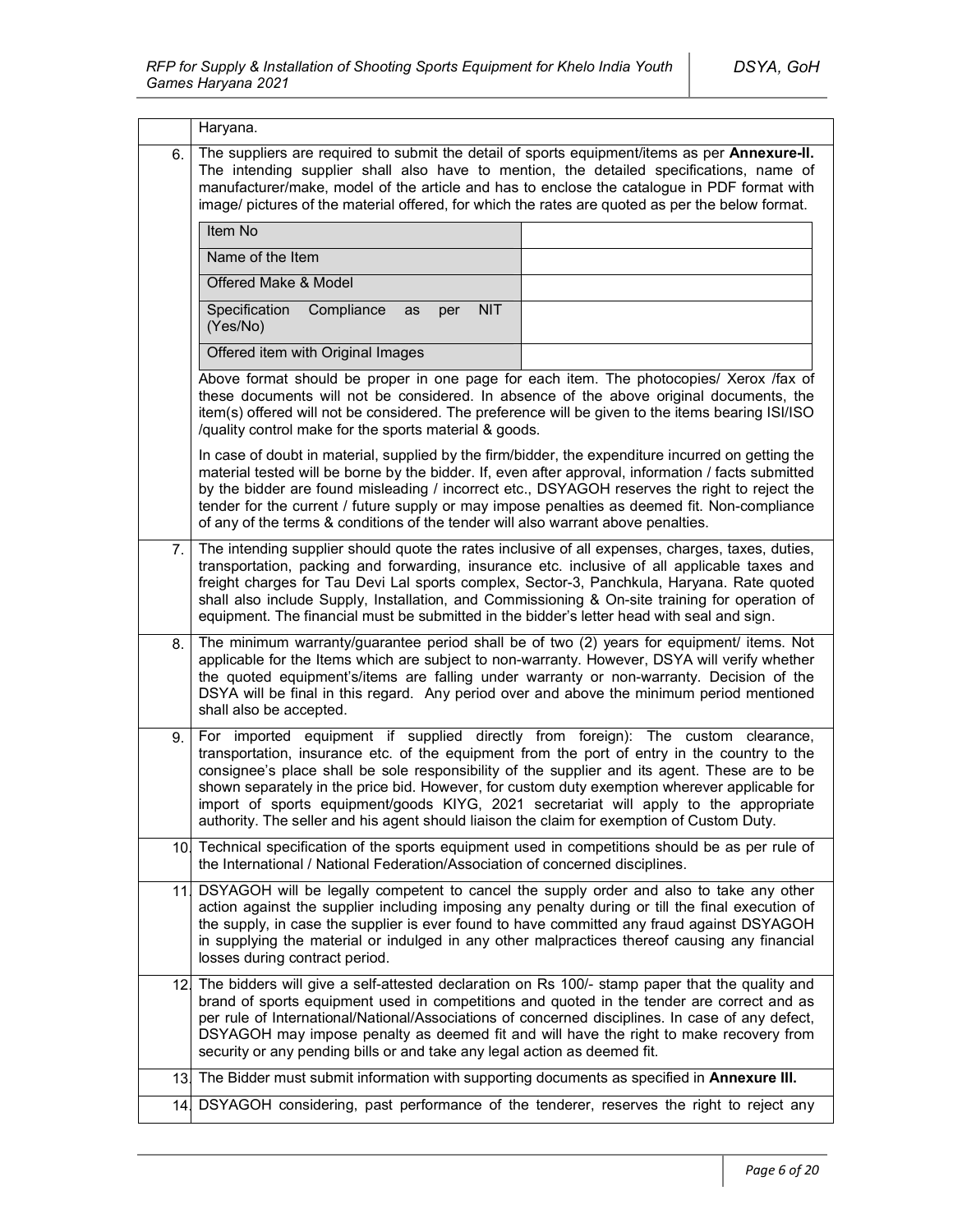|     | tender.                                                                                                                                                                                                                                                                                                                                                                                                                                                                                                                                                                                                                                                                                                                                                                                                                                                                                                                                                  |  |
|-----|----------------------------------------------------------------------------------------------------------------------------------------------------------------------------------------------------------------------------------------------------------------------------------------------------------------------------------------------------------------------------------------------------------------------------------------------------------------------------------------------------------------------------------------------------------------------------------------------------------------------------------------------------------------------------------------------------------------------------------------------------------------------------------------------------------------------------------------------------------------------------------------------------------------------------------------------------------|--|
| 15. | In case, any dispute arises in regard to the tender, the decision of the DSYAGOH will be final<br>and binding.                                                                                                                                                                                                                                                                                                                                                                                                                                                                                                                                                                                                                                                                                                                                                                                                                                           |  |
| 16. | In case of litigation, the courts at Panchkula only will have jurisdiction for deciding case<br>according to Indian law in force.                                                                                                                                                                                                                                                                                                                                                                                                                                                                                                                                                                                                                                                                                                                                                                                                                        |  |
|     | 17 The technical bids will be opened first and financial bids of only those bidders shall be opened<br>whose Technical bids are accepted by the competent authority.                                                                                                                                                                                                                                                                                                                                                                                                                                                                                                                                                                                                                                                                                                                                                                                     |  |
| 18. | It must be noted that this is just an enquiry and does not amount to any commitment on the<br>part of DSYAGOH to order any products offered. The decision of DSYAGOH in this regard<br>would be final and be entirely, at its discretion.                                                                                                                                                                                                                                                                                                                                                                                                                                                                                                                                                                                                                                                                                                                |  |
|     | 19. The supplier shall not dispatch the ordered material after expiry of the delivery period. The<br>supplier shall apply to DSYAGOH for extension of delivery period and obtain approval before<br>dispatch. In case the supplier dispatches the goods late, without obtaining an approval for<br>extension, it would be doing so at its own risk and no claim for payment for such supply and /<br>or any other expense related to such supply shall lie against DSYAGOH.                                                                                                                                                                                                                                                                                                                                                                                                                                                                              |  |
|     | 20. The supplies received, if not found as per specification of tendered items, are liable to be<br>rejected                                                                                                                                                                                                                                                                                                                                                                                                                                                                                                                                                                                                                                                                                                                                                                                                                                             |  |
| 21  | Supply will be made in full quantity within the stipulated time and at place indicated in the<br>supply order.                                                                                                                                                                                                                                                                                                                                                                                                                                                                                                                                                                                                                                                                                                                                                                                                                                           |  |
|     | 22 Software up-gradation, if any, during the Guarantee/Warranty shall be provided by the Supplier<br>free of cost.                                                                                                                                                                                                                                                                                                                                                                                                                                                                                                                                                                                                                                                                                                                                                                                                                                       |  |
| 23. | Delivery period: - The delivery of the store is required in full quantity within 21 days from the<br>date of issue of supply order.                                                                                                                                                                                                                                                                                                                                                                                                                                                                                                                                                                                                                                                                                                                                                                                                                      |  |
| 24. | <b>Payments terms:</b> - Hundred percent (100%) payment of the contract price subject to recoveries<br>/ liquidated damages/shortages etc., if any, shall be paid on receipt and inspection of goods in<br>good condition (including installation & commissioning) and upon submission of the following<br>documents:<br>Suppliers certificate that the amount shown in the invoice are correct in terms of the<br>i.<br>contract and that all terms and conditions of the contract have been complied with;<br>Four copies of Supplier's invoice showing contract number, goods description, quantity,<br>ii.<br>unit price and total amount;<br>Acceptance Certificate, in original issued by the authorized representative of the<br>iii.<br>consignee;<br>Two copies of Packing list identifying contents of each lot;<br>iv.<br>Insurance certificate;<br>V.<br>Warranty Certificate (Wherever Applicable)<br>vi.<br>Certificate of origin.<br>vii. |  |

**Note**: The format of the Technical Bid/ Index for the Technical Bid Documents will be as per **Annexure-A** of this document and the bidders are requested to upload their Technical Bids on the Portal with index as provided in **Annexure-A.**

**In case of non-submission of required Eligibility Documents as at Annexure-A, the bid of the firm will not be considered and no further chance will be given for the submission of these documents. However, clarification, if any, of already submitted documents maybe obtained in case required as per the rules.**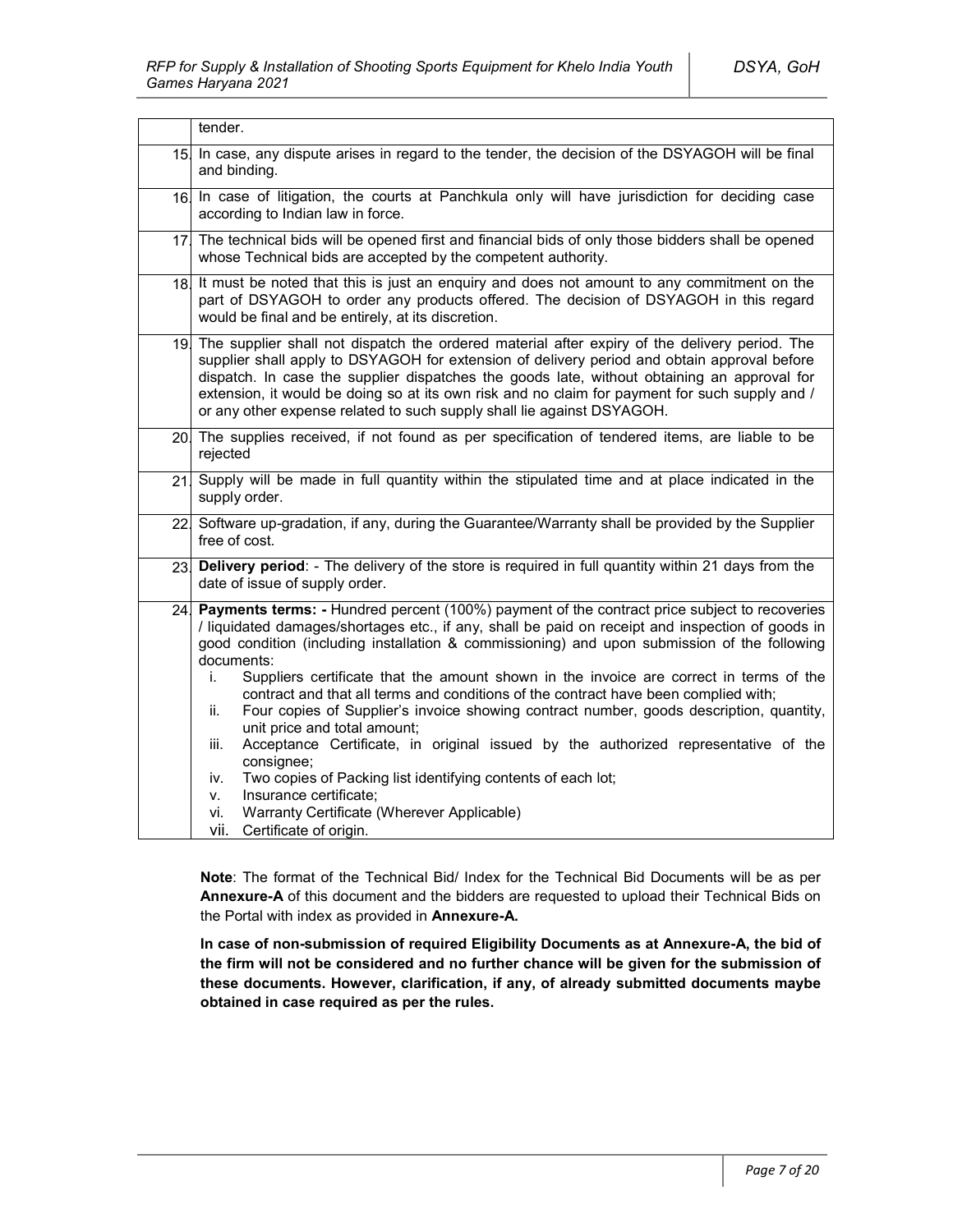**Standard Terms and Conditions** (wherever applicable these terms & conditions will overrule the specific terms and conditions as at Para 'C' above): -

### **1. EMD: -**

The firms are required to deposit Earnest Money as indicated above failing which the tenders are liable to be rejected. Manufacturing Micro & Small Enterprises (MSEs) of the State, Startups/ First Generation Entrepreneurs of the State, Central or Haryana Public Sector Enterprises and "approved sources" as declared by the Industries Department, Haryana, are exempt from the deposit of EMD.

#### **2. Performance Security:**

The successful Tenderer/Bidder shall be required to deposit Performance Security Deposit within 14 days of issuance of LOA as under: -

| Sr.<br>No. | <b>Type of Firm/Enterprises</b>               | <b>Value of Performance Security</b><br><b>Deposit</b>                                     |
|------------|-----------------------------------------------|--------------------------------------------------------------------------------------------|
|            | Haryana based firms: -                        |                                                                                            |
|            | (1)<br>Enterprises (MSEs)                     | Haryana Based Micro and Small (i) @0.2% of the value of contract                           |
|            | (ii) Haryana based other firms<br>enterprises | (ii) @2% of the value of contract                                                          |
|            | Other States/ UTs based firms                 | @ 3% of the value of contract                                                              |
|            |                                               | <b>#</b> Harvana hased MSEs will he eligible for performance security deposit @ 0.2% who l |

**#** *Haryana based MSEs will be eligible for performance security deposit @ 0.2% who have filed SSI Certificate/EM Part-II/Udyog Aadhaar Memorandum (UAM)/Udyam Registration in Haryana and who participate directly in the tendered/quoted items and offering to supply the entire* Work/Supply Order by their enterprise*.*

The conditions governing the above may kindly be seen in the notification dated 14.12.2020.

The performance security in excess of the EMD already deposited can be submitted in the shape of Demand Draft/Call Deposit Receipt/Banker's Cheque or in the shape of equivalent Bank Guarantee of any scheduled bank with branch in Panchkula. The performance security shall be returned after the successful completion of the warranty period.

In case of Bank Guarantee, the successful bidder shall furnish the performance security for the required amount (as per the above table) valid up to 180 days beyond the warranty period and further revalidating till the warranty in case of replacement during warranty period.

#### **3. Price Fall Clause:**

Price Fall Clause is that the price quoted in the tender/quotation or approved in the Rate Contract for the stores shall not exceed in any way the lowest price at which the tenderer quote for the supply the stores of identical description to Central / State Government Institutions/Undertakings/any other person during the delivery period/currency period of the rate contract. If, at any time during the delivery period/currency period, the successful tenderer reduces the rates/sale price of the quoted stores to any person at the price lower than the price chargeable under the supply order/ rate contract, the tenderers should forthwith notify such reduction and inform this office and the price payable under the supply order/contract for the stores supplied after the date of coming into force of such reduction of the rates shall stand correspondingly reduced to that level. The successful tenderers shall promptly notify the reduction of rates to this office as well as to the concerned Indenting Officer/ Consignees. The tenderer shall also give a certificate on their bills that the rates charged by them are not in any way higher to those quoted by them to the Central and other State Government etc., during the corresponding period. The Indenting Officer shall be required to ensure that requisite certificate is given by the concerned firm on the bills before releasing their payments.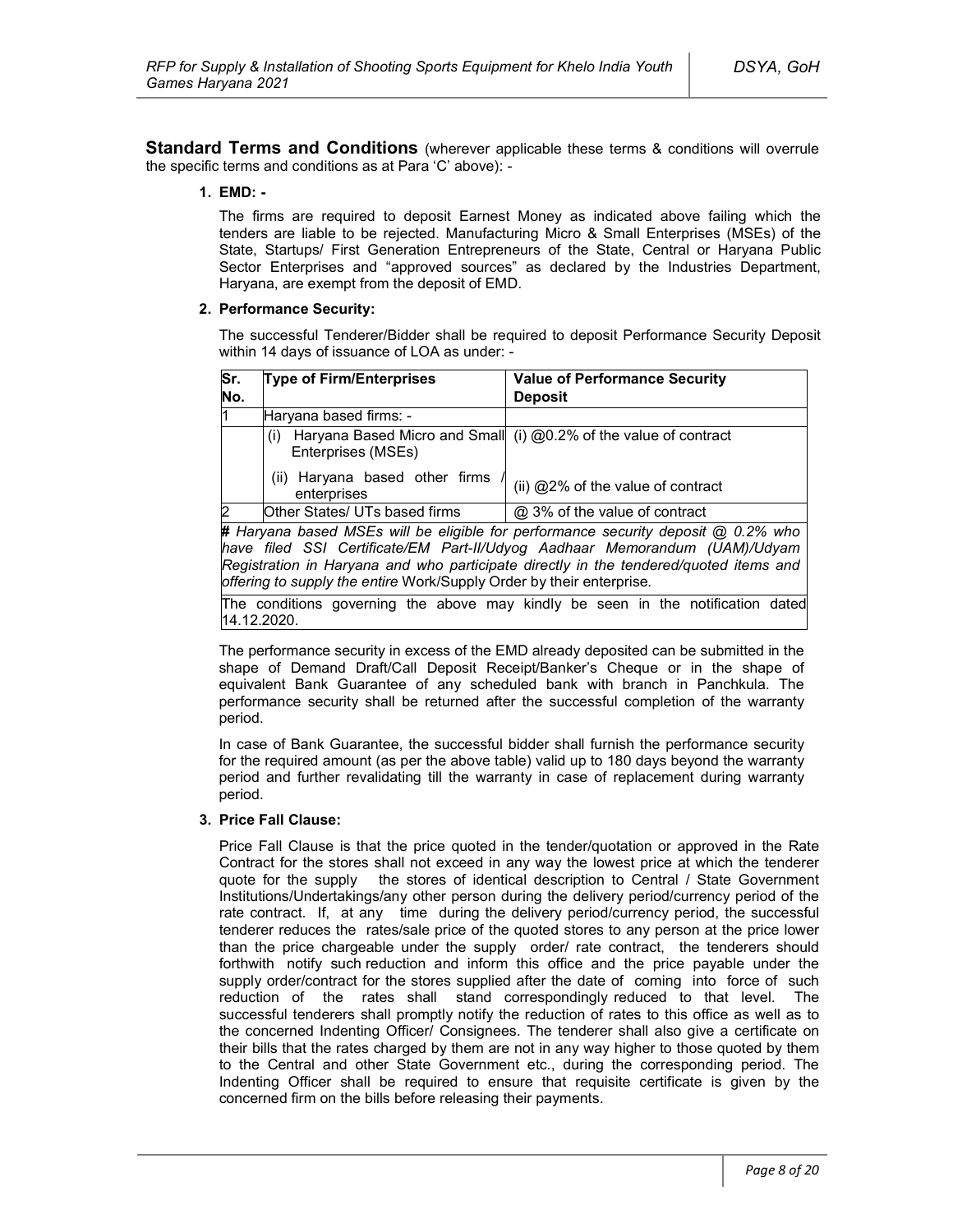- **4. Penalty to firm on Delay in delivery:** Should the contractor fail to deliver or dispatch any consignment within the period prescribed for such delivery or dispatch stipulated in the supply order, the delayed consignment will be subject to 2% penalty per consignment per month recoverable on the value of the stores supplied.
- **5.** The bidders are required to quote the basic rates, the delivery/ transportation costs/ applicable GST and duties etc., and the place of billing for the supply of stores clearly and separately. The bidders are required to intimate the place of billing.

### **6. Penalty Clause for Department/ Govt. Agencies for delay in Payment**

Delay in payments to the suppliers beyond the stipulated credit period indicated in the supply order, unless supported by cogent reasons and approved by a higher authority, will attract penal interest on the defaulting amount @ Rs. 25/- per rupees one lakh per day of delay beyond the stipulated credit period.

### **7. Negotiation of Rates**

Regarding negotiations of rates, policy issued by the State Government vide G.O. No.2/2/2010-4-IB-II dated 18.06.2013, G.O. No.2/2/2010-4-IB-II dated 16.06.2014, G.O. No.2/2/2010-4-IB-II dated 09.02.2015 will be applicable.

### **8. Concession to MSMEs of State:**

The State Government has notified "Haryana State Public Procurement Policy for MSME - 2016" which will be applicable in respect of concessions to Haryana based MSMEs and KVIs. For claiming the relevant concession/s like Tender Fee, Earnest Money Deposit (EMD), Turnover, Exemption in respect of Past Performance & Experience, Purchase Preference and Performance Security, the bidders are required to submit the documentary proof from Government authorities showing that they come under Haryana based manufacturing MSME/KVI units as the case may be e.g. **\***Entrepreneurs Memoranda in Haryana in bidder's name and further subject to fulfilment of eligibility criteria as provided in the said Policy of 2016.

**\*Note:-** To claim the concessions/benefits under the above policy, the bidder is required to submit SSI Certificate/Manufacturing Entrepreneurs Memorandum (part-II) issued by the Industries Department Haryana in respect of the quoted item / Udhyog Aadhaar Memorandum (UAM)/Udhyam Registration of Haryana based manufacturing enterprises in respect of the quoted item *(Ref. Industries & Commerce Department Haryana Memo No.TS/DS&D/11389-A Dated 03.07.2018)* and further subject to fulfilment of eligibility criteria as provided in the said Policy of 2016 and amendments from time to time

### **9. Concession/benefits to Startups/First Generation Entrepreneurs of State:**

The State Government has notified "Concession/benefits in Public Procurement to Startups/First Generation Entrepreneurs of State" which will be applicable in respect of concessions to Startups/First Generation Entrepreneurs of State. For claiming the relevant concession/s like Tender Fee, Earnest Money Deposit (EMD), Turnover, Exemption in respect of Past Performance & Experience, Purchase Preference and Performance Security, the bidders are required to submit the documentary proof as per the said policy.

**10.** In case of evidence of cartel formation by the bidder(s), the EMD is liable to be forfeited along with other actions as are permissible to Government like filing complaints with the Competition Commission of India and/ or other appropriate forums.

#### **11. Purchase Preferences for approved Sources**

The DSYA Haryana, reserves the right to allow purchase preference to the approved sources, including Central or Haryana State Public Sector Undertakings/Enterprises, provided that such approved source takes part in the bidding process and the quoted prices of the approved source is within 10% of the lowest acceptable price, other things being equal. However, such purchase preference would be available to the approved source only at the lowest acceptable price.

**12. Preference to Make in India: -** The public procurement in the State in reference to "Preference to make in India" shall be governed by Govt. Order No.02/08/2020-4IB-II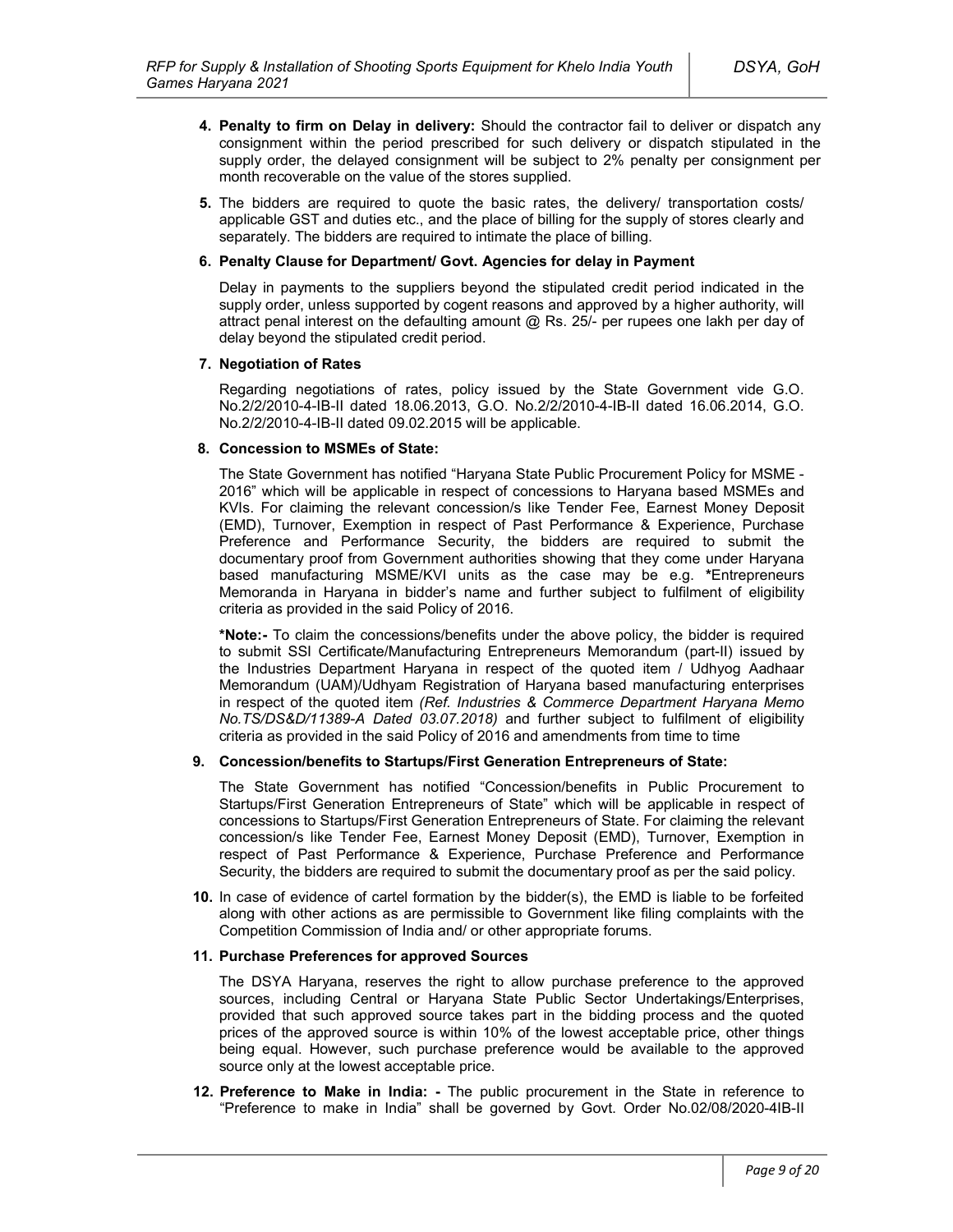dated 18.11.202 or as amended from time to time in this regard)

**13. Restriction in Public procurement from bidders of certain Countries: -** The restriction on procurement from bidders from a Country or Countries on grounds of Defense of India or matters directly or indirectly related thereto including National Security shall be governed by Govt. Order No.02/09/2020-4IB-II dated 10.12.2020 or as amended from time to time in this regard).

#### **14. Penalty clause for rejected samples/ material offered by the Bidder:**

In case, the material offered for inspection by the firm fails to meet the specifications stipulated in NIT/Order/Contract and the samples are rejected by the Inspecting Committee, the Indenting Department will have the right to levy a penalty at 0.1% of the total order value. In case, the material offered for inspection fails during the 2nd inspection also, the Indenting Department will have the right to increase the penalty to 0.25% of the total order value. In case, the material offered fails during the 3rd and final inspection also, the firm will be liable for penal action including forfeiture of security, risk purchase, debarring/ blacklisting in future, and no further opportunity for inspection would be provided to the supplier firm.

#### **15. Grievance Redressal Mechanism for dealing with the representations/ complaints/ letters of the participating bidders/ firms:**

A time bound Grievance Redressal Mechanism for dealing with the representations/ complaints/ letters of the participating bidders/ firms in the tendering process in the State Public Procurement will be governed by State Government Policy. All the bidders/ firms who want to make any representation/ complaint against any issue related to their technical scrutiny of the bids may do the same within 5 working days (up to 05:00 P.M. of the Fifth Working day) of the date of issue of letter/ intimation regarding their **As per NIT/ Not as per NIT status.** They have to ensure that their communication is delivered/ reached within 5 working days and delay in postal will not be counted as a valid reason. No representation/ complaint in whatsoever manner from the bidders/ firms will be entertained after the opening of Financial Bid.

**16. Blacklisting**: - The firm should not be blacklisted/debarred either in Government Departments/Agencies in State of Haryana or Central Government Departments/Agencies etc. as on the date of submission of the bid in the present tender. Declaration for the same should be submitted as per the enclosed Annexure- 'D'.

#### **17. Arbitration Clause**

In the case of dispute arising upon or in relation to or in connection with the contract between the Employer and the Supplier, which has not been settled amicably, any party can refer the dispute for Arbitration under The Arbitration and Conciliation Act, 1996. Such disputes shall be referred to an Arbitral Tribunal consisting of 3 (three) arbitrators, one each to be appointed by the Employer and the Supplier, the third arbitrator shall be chosen by the two arbitrators so appointed by the parties and shall act as Presiding Arbitrator. In case of failure of the two arbitrators, appointed by the parties to reach a consensus regarding the appointment of the third arbitrator within a period of 30 days from the date of appointment of the two arbitrators, the Presiding arbitrator shall be appointed by the Principal Secretary to Government of Haryana, Department of Sports & Youth Affairs, Chandigarh. The Arbitration and Conciliation Act, 1996 and any statutory modification or re-enactment thereof, shall apply to these arbitration proceedings.

Arbitration proceedings shall be held in India at Panchkula, Haryana and the language of the arbitration proceedings and that of all documents and communications between the parties shall be English.

### **18. Jurisdiction**

All disputes will be settled within the jurisdiction of the Head Quarters of Director, DSYA, Haryana at Panchkula.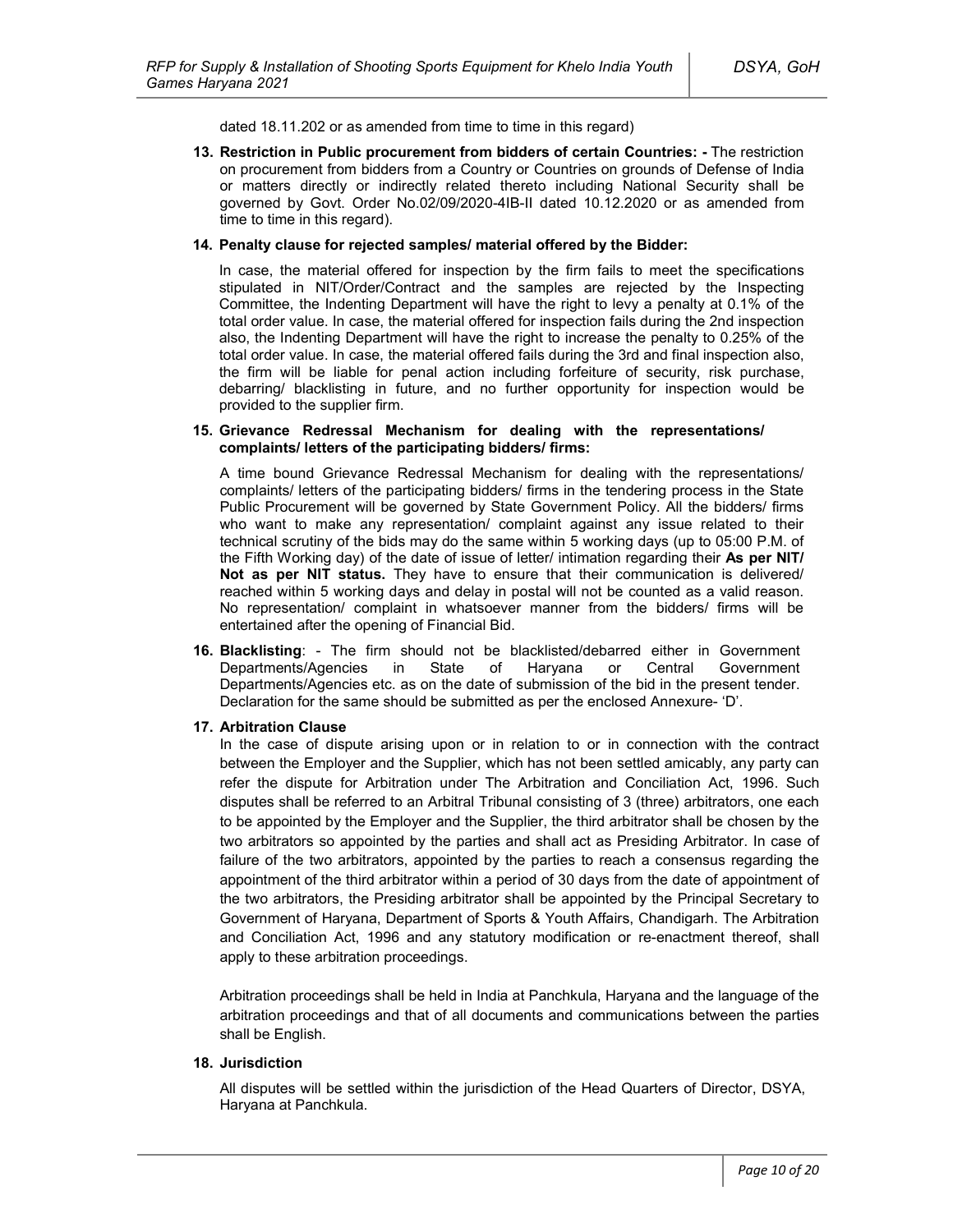### **E. OTHER TERMS AND CONDITIONS**

- 1. The firms are required to mention bifurcation of their rates showing the detail of Basic Rates, GST, Duties etc. in their bid. In case, the supplies are delayed by the firm beyond the stipulated delivery period & there has been any upward revision in the rates of GST/ Duties ON THE CONTRACTED ITEM, no such increase will be allowed. However, if there has been any reduction in GST/Duties, the same will be availed. No variation in GST/ Duties on raw material will be applicable.
- 2. All documents to be submitted by the tenderers with their offer should be self-attested in case the same are copies of original documents.
- 3. The Earnest money of the tenderers will be forfeited to Govt. account and blacklisting/ debarring besides other penal action, if they withdraw their offer/ rates or modify the terms & conditions of the same at any time during the validity of their offer before acceptance.
- 4. The authorized dealer should submit authority letter of their manufacturer, to quote the rates on their behalf failing which tender is liable to be rejected.
- 5. When manufacturer as well as its dealer/s both quote the rates in the same purchase case, then for the purpose of distribution of order, they will be considered as one offer & the order/rate contract will be placed on that firm only which has quoted lower rates among such offers & the offer is as per NIT.
- 6. The Bid i.e. Technical Bid as well as Financial Bid is to be submitted online on web portal https://etenders.hry.nic.in/nicgep/app. The Technical Bids uploaded on the portal should have proper indexing and page numbering on all the documents forming the Technical bid. Any supporting documents if required is to be submitted in online mode only along with their Technical Bids by due date and time.
- 7. The Financial bid/s of only those bidders/ items will be opened who qualify on the basis of their Technical Bids and wherever required approval of samples. The date & time of opening of the Financial bids will be intimated in the due course. The financial must be submitted in the bidder's letter head with seal and sign.
- 8. The offer without prescribed Earnest Money, Tender Fee & E-Service fee is liable to be summarily rejected. The deficiency in the remaining documents and tender requirement can be made subject to the decision by DSYA, Panchkula, Haryana
- 9. The quantity of Stores can be increased or decreased.
- 10. Notwithstanding anything contained in the Tender, DSYA reserves the right to accept or reject any Bid, and to cancel the bid process and reject the Tender, at any time, without thereby incurring any liability to the affected Bidder or Bidders and without any obligation to inform the participating/affected Bidder (s) the reason for such decision.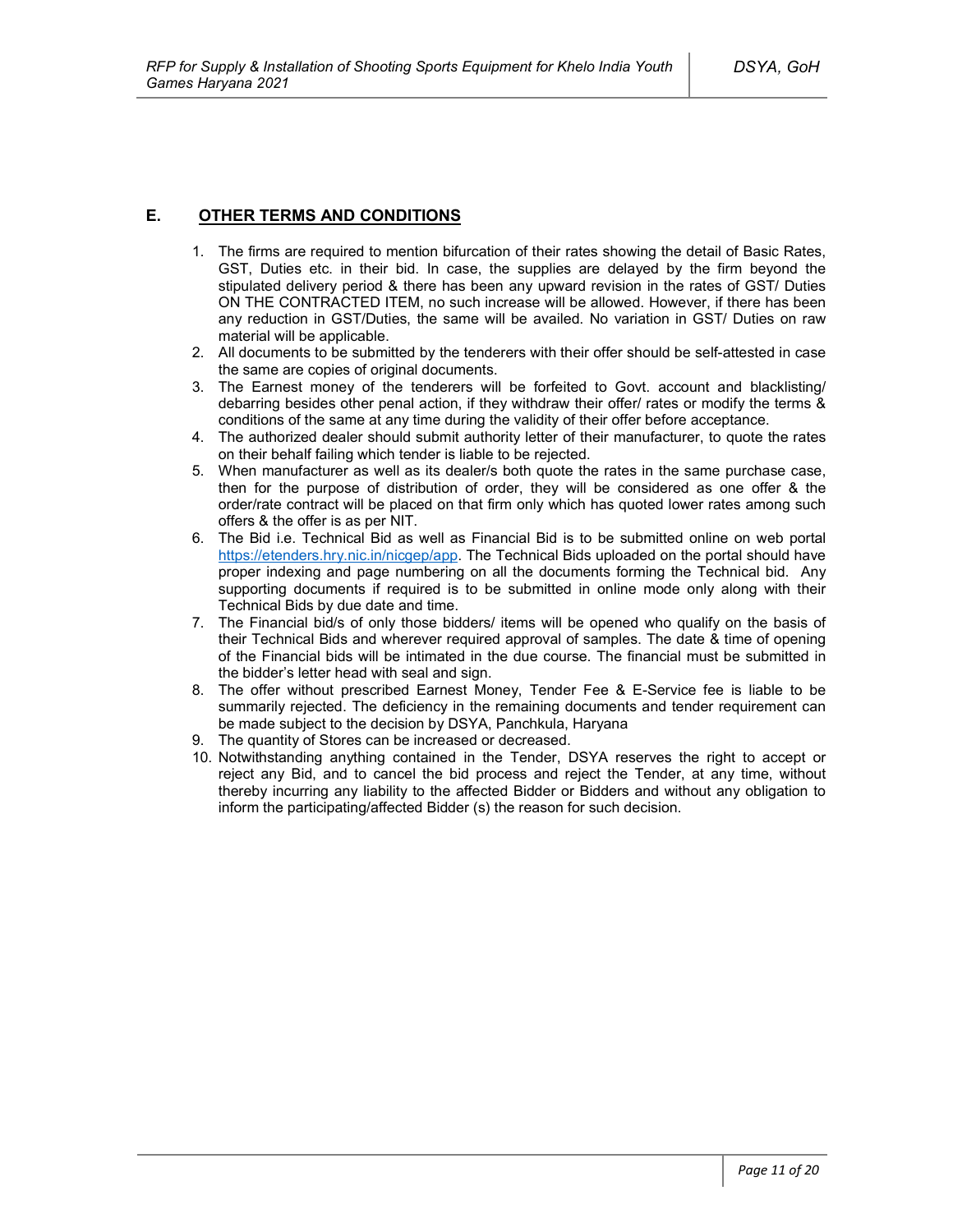# **Annexure- 'A'**

# **Technical Bid format/Index for the Technical Bid documents**

| Sr.<br>No.     | Name of the document                                                                                                                                                                                                                                                                                                                                                                                                                                            | <b>Status</b><br>of l<br>submission<br>(Yes/No) | Page Number as per<br>numbering given to the<br>technical<br>bid<br>uploaded<br>documents<br>on the portal |
|----------------|-----------------------------------------------------------------------------------------------------------------------------------------------------------------------------------------------------------------------------------------------------------------------------------------------------------------------------------------------------------------------------------------------------------------------------------------------------------------|-------------------------------------------------|------------------------------------------------------------------------------------------------------------|
| $\mathbf{1}$   | All the documents submitted by the bidder as part of<br>its Technical Bid are attested by the signing authority<br>of the bidder.                                                                                                                                                                                                                                                                                                                               | Yes/No                                          |                                                                                                            |
| $\overline{2}$ | An undertaking by the bidding firm in reference to<br>acceptance of all the terms & conditions and<br>specifications.                                                                                                                                                                                                                                                                                                                                           | Yes/No                                          |                                                                                                            |
| 3              | Bidder should submit documents as per condition<br>No. $C(1)$ of the NIT.                                                                                                                                                                                                                                                                                                                                                                                       | Yes/No                                          |                                                                                                            |
| 4              | In respect of condition no. D (16) of the NIT Affidavit<br>on Non-Judicial Stamp Paper duly certified by the<br>Notary stating that the firm [name of the Firm] has<br>blacklisted/debarred<br>been<br>either<br>never<br>in<br>Government Department/Agencies in State<br>οf<br>Haryana<br>or<br>Central<br>Government<br>Department/Agencies etc. as on the date of<br>submission of the bid in the present tender. Please<br>refer Annexure- 'D' of the NIT. | Yes/No                                          |                                                                                                            |
| 5              | In respect of condition No. C (2) of the NIT Average<br>annual turnover of the Bidder from sale of sports<br>apparel and equipment/items in the last 3 years i.e.<br>2017-18, 2018-19 and 2019-20 must be at least 01<br>Crore. Bidder is required to submit valid Turnover<br>Certificate for last 3 Financial Years duly certified by<br>CA as per the enclosed Annexure- 'E' of the NIT.                                                                     | Yes/No                                          |                                                                                                            |
| 6              | Bidder should submit documents as per condition<br>No. C (3) of the NIT.                                                                                                                                                                                                                                                                                                                                                                                        | Yes/No                                          |                                                                                                            |
| $\overline{7}$ | Bidder should submit documents as per condition<br>No. $C(4)$ of the NIT.                                                                                                                                                                                                                                                                                                                                                                                       | Yes/No                                          |                                                                                                            |
| 8              | Bidder should submit all the required details as per<br>Condition as at Sr. No. C (6) of the NIT.                                                                                                                                                                                                                                                                                                                                                               | Yes/No                                          |                                                                                                            |
| 9              | Bidder should submit certificate as per condition No.<br>$C(7)$ of the NIT.                                                                                                                                                                                                                                                                                                                                                                                     | Yes/No                                          |                                                                                                            |
| 10             | Bidder should submit the warranty certificate as per<br>condition No. C (8) of the NIT.                                                                                                                                                                                                                                                                                                                                                                         | Yes/No                                          |                                                                                                            |
| 11             | Bidder should submit certificate as per condition No.<br>$C(9)$ of the NIT.                                                                                                                                                                                                                                                                                                                                                                                     | Yes/No                                          |                                                                                                            |
| 12             | In respect of Condition as at Sr. No. C (10) of the<br>NIT-the bidder is required to submit certificate that<br>the technical specification of the sports equipment<br>used in competitions should be as per rule of the<br>International / National Federation/Association of<br>concerned disciplines.                                                                                                                                                        | Yes/No                                          |                                                                                                            |
| 13             | Bidder should submit self-attested declaration on Rs.<br>100/- stamp paper as per Condition as at Sr. No. C<br>$(12)$ of the NIT.                                                                                                                                                                                                                                                                                                                               | Yes/No                                          |                                                                                                            |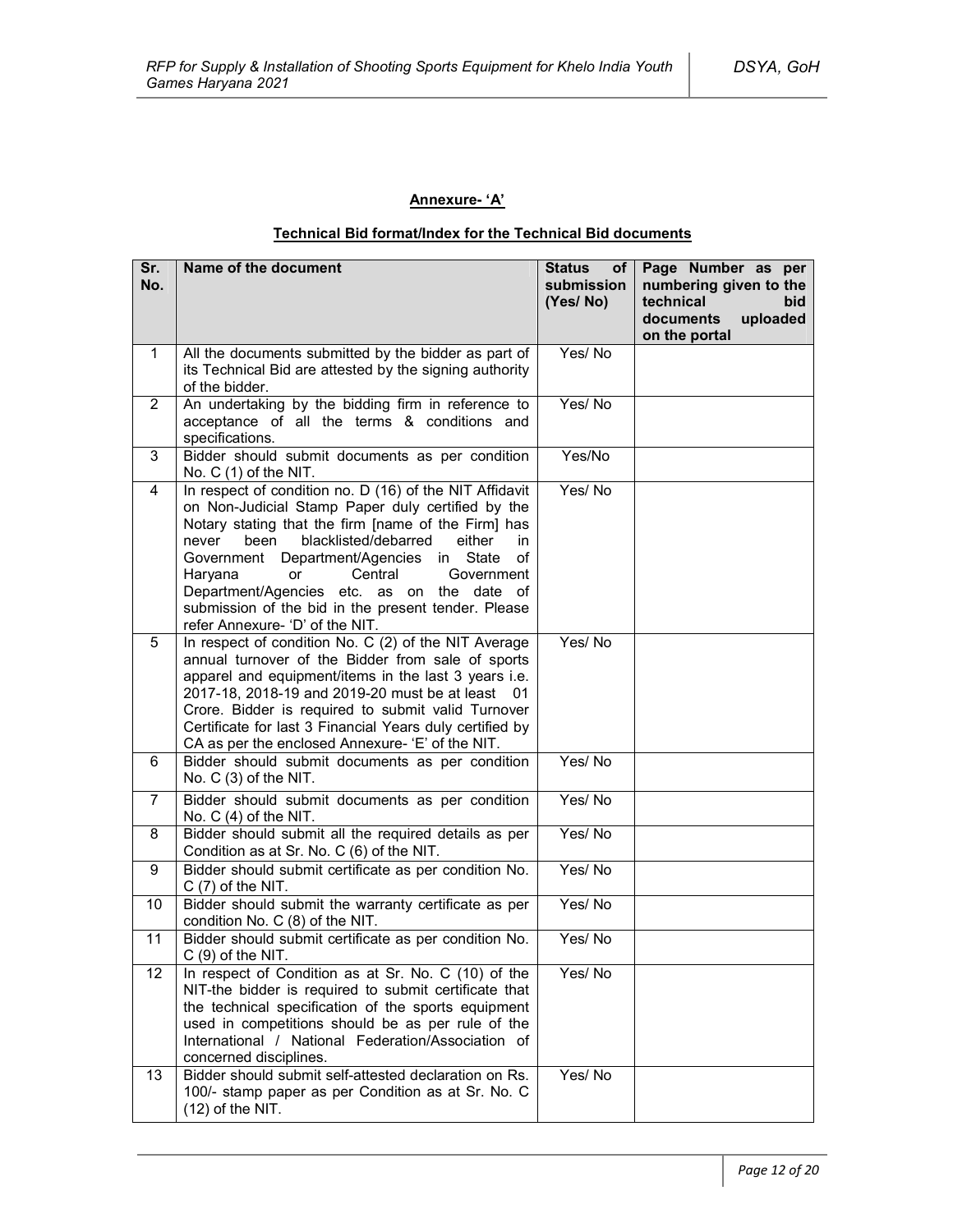| 14 | In respect of Condition as at Sr. No. C (13) of the | Yes/No  |
|----|-----------------------------------------------------|---------|
|    | NIT- The bidder must submit information with        |         |
|    | supporting documents as specified in Annexure-III.  |         |
| 15 | Bidder should submit undertaking as per condition   | Yes/No  |
|    | No. $C(22)$ of the NIT.                             |         |
| 16 | Bidder should provide Copy of valid<br>GST          | Yes/No  |
|    | Registration Certificate.                           |         |
| 17 | Acceptance of Delivery Period as per NIT.           | Yes/ No |
| 18 | Acceptance of Payment terms as per NIT.             | Yes/No  |
| 19 | All uploaded documents are properly numbered and    | Yes/No  |
|    | in sequence.                                        |         |
| 20 | Tender submission letter submitted                  | Yes/No  |
| 21 | PDF Catalogue as per Annexure II                    | Yes /No |

**Important:** -\* **In case the Technical Documents are uploaded on the portal without proper page numbering, the Tendering Department will be within its right to cancel the bid of the said firm.**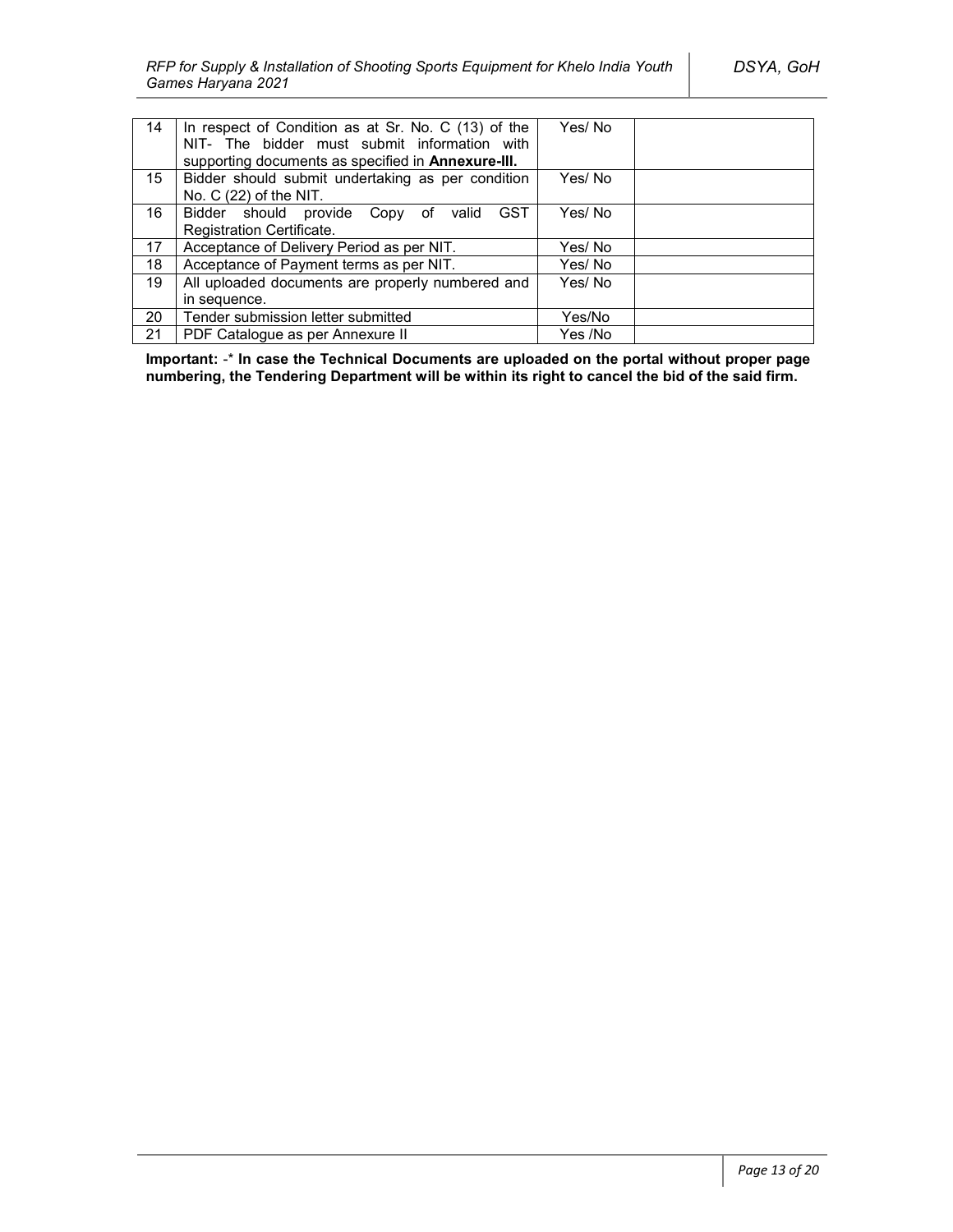### **Annexure- 'B'**

#### **Tender Submission Letter**

To

CEO, Khelo India Youth Games, Department of Sports & Youth Affairs (DSYA), Government of Haryana Tau Devi Lal Sports Complex, Sector 3, Panchkula, Haryana – 134109

Sub: 'Supply & Installation of Shooting Sports Equipment for Khelo India Youth Games Haryana-2021'

Ref: RFP No. .................................................

I/ We, the undersigned, offer to provide the above services to DSYA. We are hereby submitting our bid, in a sealed envelope.

I/We, hereby declare that:

- (a) We are enclosing and submitting herewith our Bid, with the details as per the requirements of the tender, for your evaluation and consideration.
- (b) I/We have read carefully the terms and conditions of the tender document attached hereto and hereby agree to abide by the said terms and conditions.
- (c) The bid is unconditional.
- (d) I/We undertake that documents submitted are genuine/authentic and nothing material has been concealed. I/We understand that the contract is liable to be cancelled, if it is found to be having obtained, through fraudulent means/concealment of information.
- (e) We shall make available to the DSYA any additional information it may find necessary or require to clarify, supplement or authenticate the Bid.
- (f) Until a formal agreement is prepared and executed, acceptance of this tender document shall constitute a binding contract between DSYA and us subject to the modifications, as may be mutually agreed to, between DSYA and us.
- (g) We agree to keep this bid valid for acceptance for a period of ninety (90) days from the date of opening the bid.

We understand that the DSYA is not bound to accept any tender that the DSYA receives.

Yours faithfully,

Authorized Signatory (with Name, Designation, Contact no. and Seal) *Note: On the Letterhead of the Bidder.*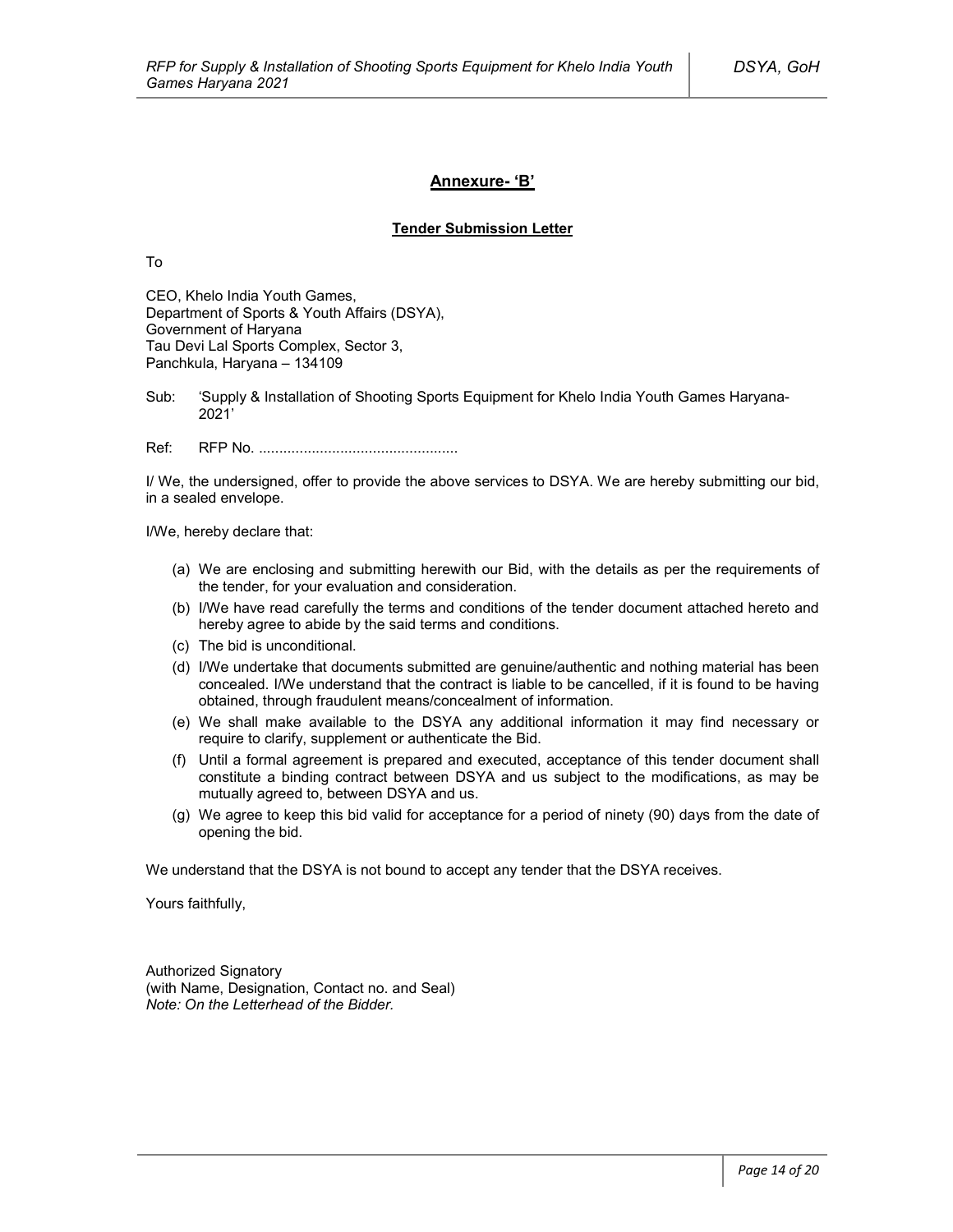### **Annexure- 'C'**

### **MAF (Manufacturer Authorization Form)**

Date: Ref Number:

To

CEO, Khelo India Youth Games, Department of Sports & Youth Affairs, Govt. of Haryana, Tau Devi Lal Sports Complex, Sector 3, Panchkula, Haryana - 134109

- Sub: 'Supply & Installation of Shooting Sports Equipment for Khelo India Youth Games-2021, Haryana'
- Ref: RFP No. .................................................

Dear Sir,

We authorize M/s ………………, to offer their quotation, negotiate and conclude the contract with you against the above invitation for offer.

We hereby extend our full guarantee and warranty as per terms and conditions of the and/or the contract for the equipment and services offered against this invitation for offer by the M/s ……………., **<Full address>**. We hereby commit to the terms and conditions and will not withdraw our commitments during the process and/or the period of contract. As OEM, if the successful bidder is unable to perform services as per contract, OEM shall offer maintenance services or designate another agency as per /contract for equipment offered and shall be responsible for execution of contract and shall be eligible to receive payments as per payment schedule

Yours Faithfully, (Signature of the Bidder)

Name Designation Seal<sup>1</sup> Date<sup>.</sup> Business Address: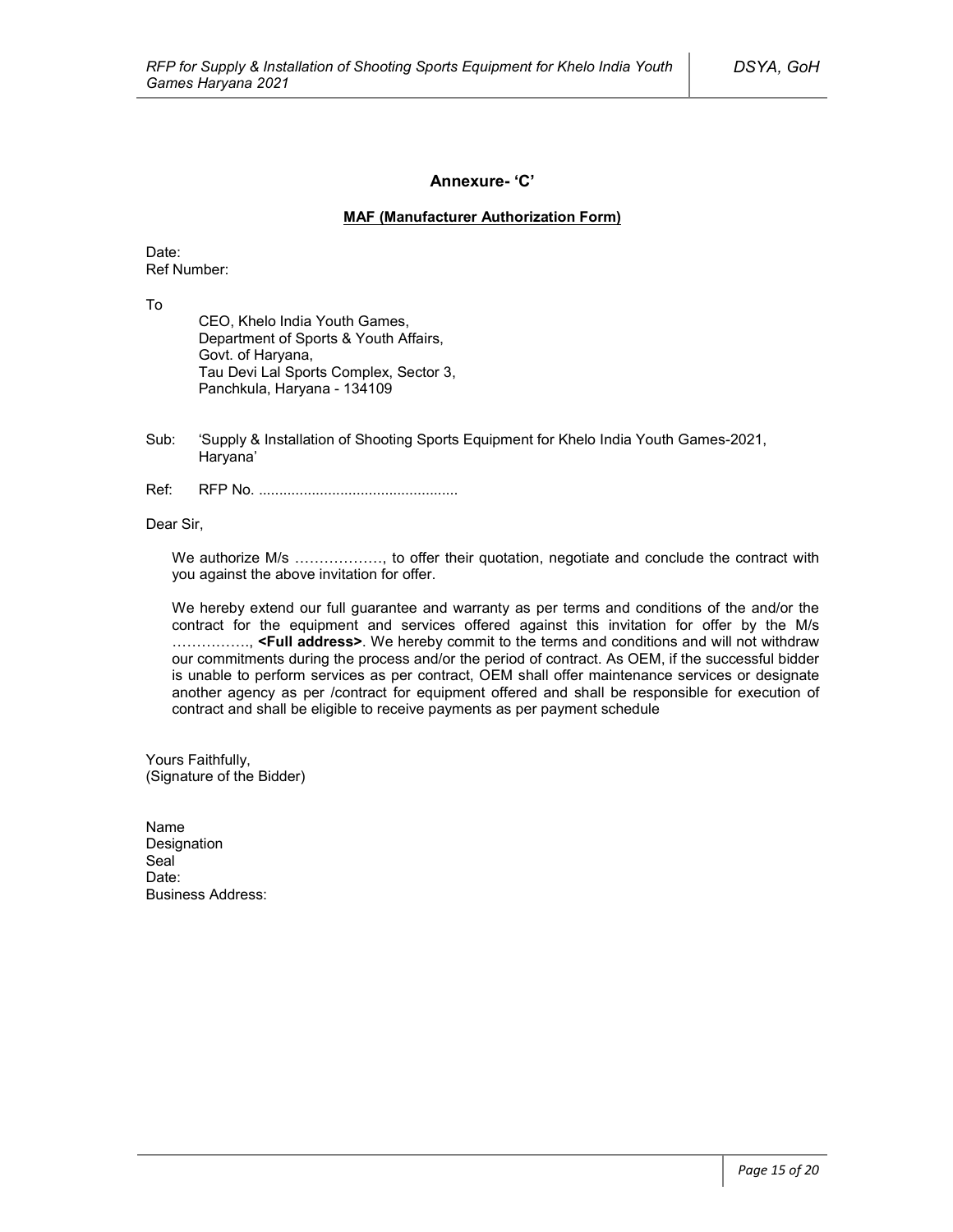### **Annexure-'D'**

### **Performa for Affidavit**

*(on non-judicial stamp paper of Rs. 100/-)*

I \_\_\_\_\_\_\_\_\_\_\_ Proprietor/Director/Partner of the firm M/s.\_\_\_\_\_ do hereby solemnly affirm that our firm M/s. has never been blacklisted/debarred either in Government Departments/Agencies in State of Haryana or Central Government Departments/Agencies etc. as on the date of submission of the bid in the present tender.

……………………………………………

Name of the Bidder ……………………………………………

Signature of the Authorised Signatory

…………………………………………… Name of the Authorised Signatory

| Place: |  |
|--------|--|
| Date:  |  |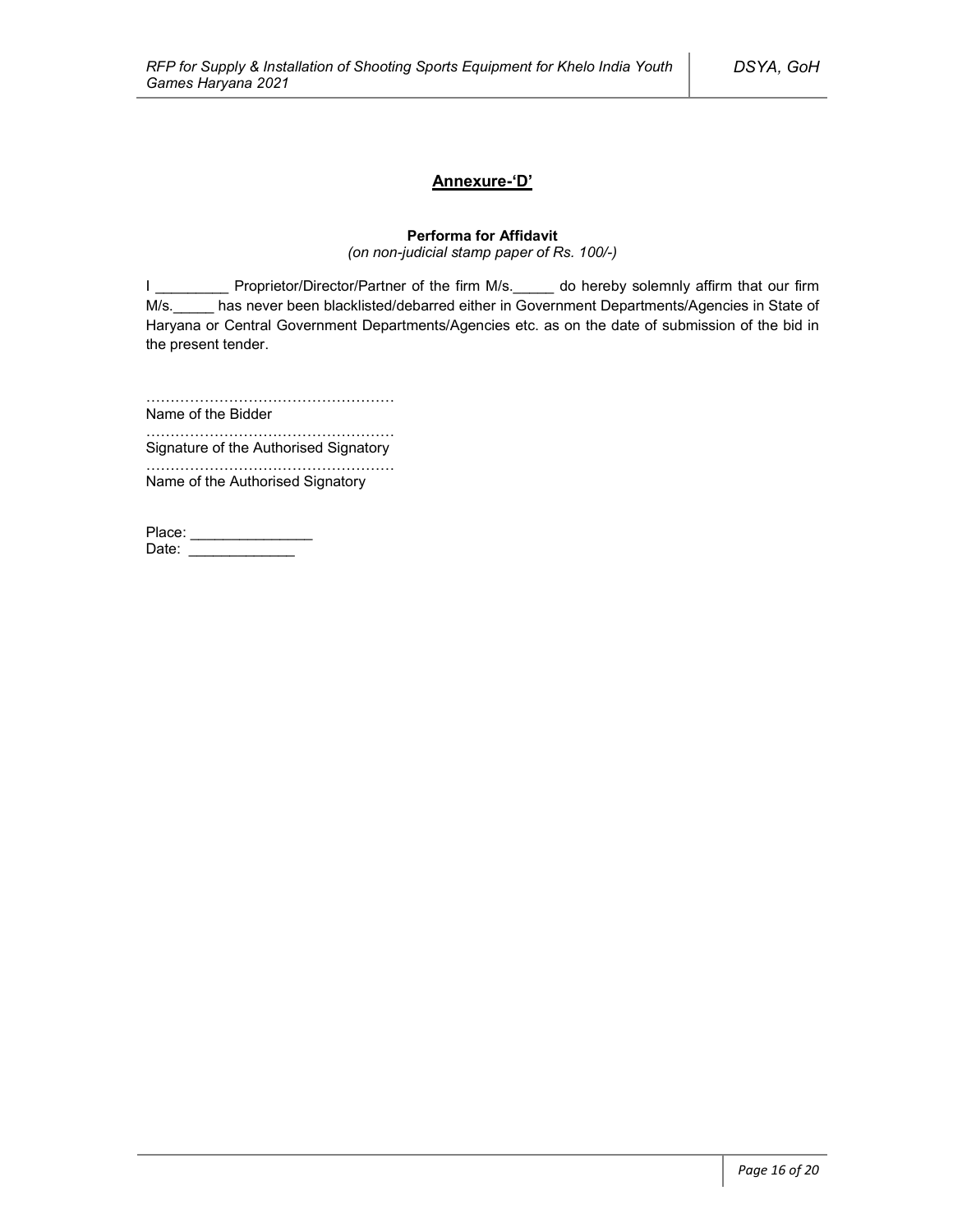### **Annexure- 'E'**

### **Format for Financial Capacity**

| <b>Financial Year</b> | <b>Annual Turnover</b> |
|-----------------------|------------------------|
| 2017-18               |                        |
| 2018-19               |                        |
| 2019-20               |                        |

**Note:** All figures quoted above shall be substantiated by attaching the copy of Audited Annual Reports or a certificate from a Chartered Accountant.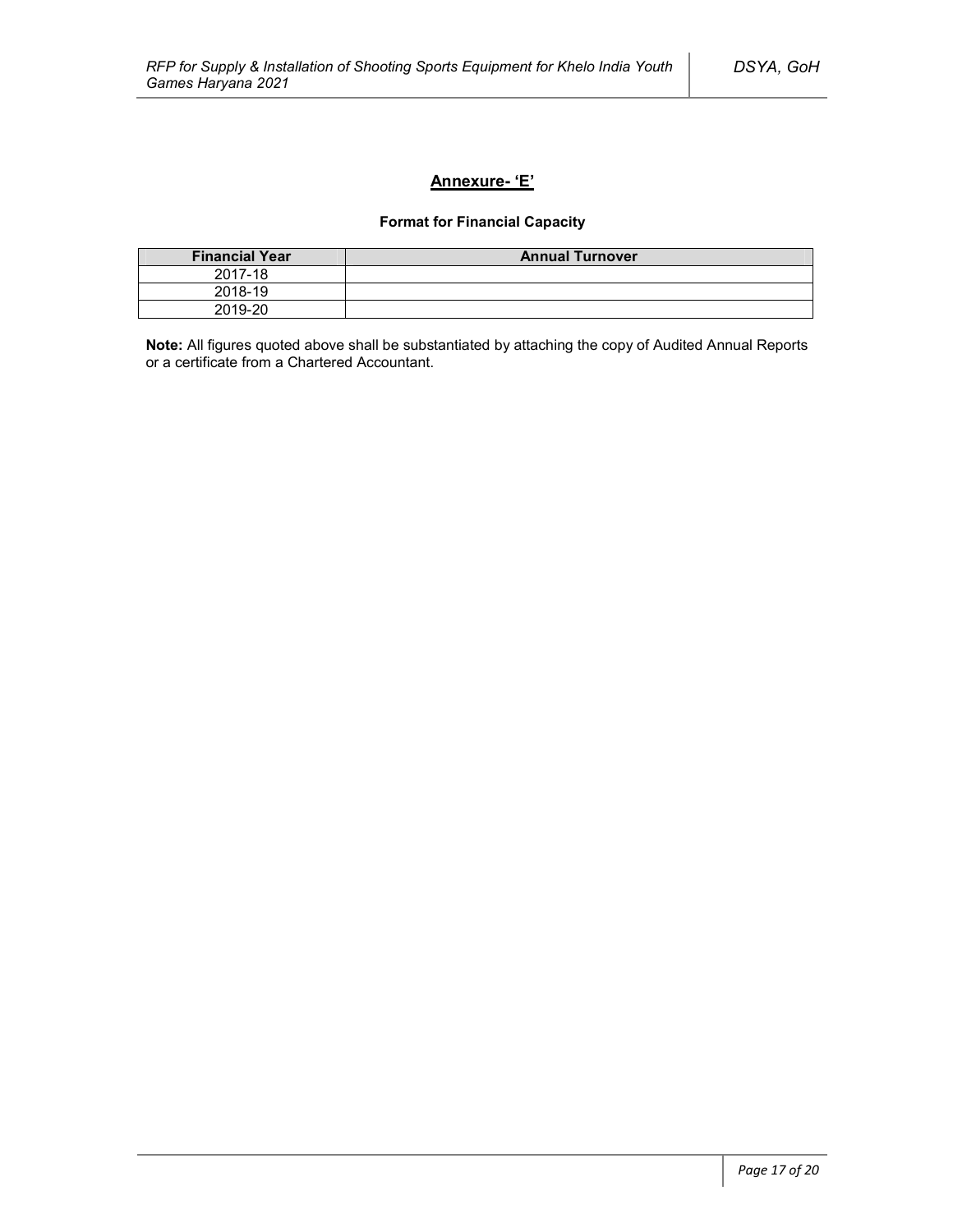### **ANNEXURE- 'I'**

### **ITEM WISE DETAILED SPECIFICATIONS & QUANTITY**

**Sports Discipline: Shooting**

| Sr<br><b>No</b> | <b>Item Description</b>      | <b>Item Specification</b>               | <b>Required</b><br><b>Brand</b> | Quantity |
|-----------------|------------------------------|-----------------------------------------|---------------------------------|----------|
| 1               | 10 M Rifle Template          | Approved by International<br>Federation | ---                             | 50       |
| 2               | 10 M Pistol Template         | Approved by International<br>Federation |                                 | 50       |
| 3               | 10 M Paper Per Rolls printer | Approved by International<br>Federation |                                 | 50       |
| 4               | 10 M Membrane                | Approved by International<br>Federation | ---                             | 100      |
| 5               | 10 M Backing Targets         | Approved by International<br>Federation | $---$                           | 100      |
| 6               | 10M STICKS                   | Approved by International<br>Federation | ---                             | 45       |
| $\overline{7}$  | <b>PAPER Per Rolls Black</b> | Approved by International<br>Federation |                                 | 60       |
| 8               | Air Pellets (0.177)          | Approved by International<br>Federation | ---                             | 75       |

**Note:** Bidders are requested to quote exactly the required specifications and brands which are mentioned above. Quoted items other than the above-mentioned specifications and brands will not be considered.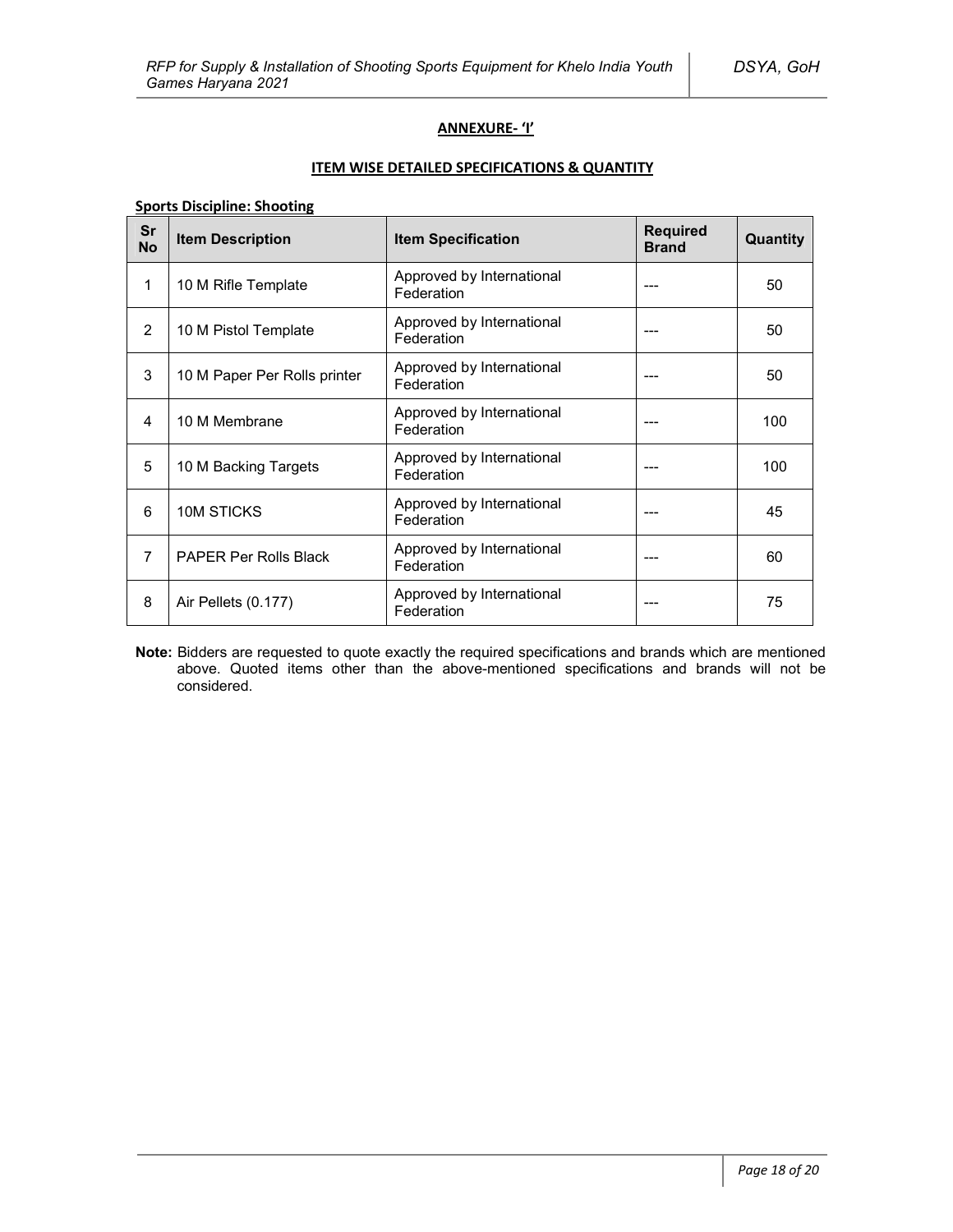### **ANNEXURE- 'II'**

### **COMPLIANCE STATEMENT:**

# **Sports Discipline: Shooting**

| <b>Sr No</b>   | <b>Item Description</b>      | Compliance<br><b>Specifications</b><br>(Yes/No) | <b>Offer Brand</b><br>(Make/Model) | <b>Remarks</b><br>(If Any) |
|----------------|------------------------------|-------------------------------------------------|------------------------------------|----------------------------|
| 1              | 10 M Rifle Template          |                                                 |                                    |                            |
| 2              | 10 M Pistol Template         |                                                 |                                    |                            |
| 3              | 10 M Paper Per Rolls printer |                                                 |                                    |                            |
| $\overline{4}$ | 10 M Membrane                |                                                 |                                    |                            |
| 5              | 10 M Backing Targets         |                                                 |                                    |                            |
| 6              | 10M STICKS                   |                                                 |                                    |                            |
| $\overline{7}$ | <b>PAPER Per Rolls Black</b> |                                                 |                                    |                            |
| 8              | Air Pellets (0.177)          |                                                 |                                    |                            |